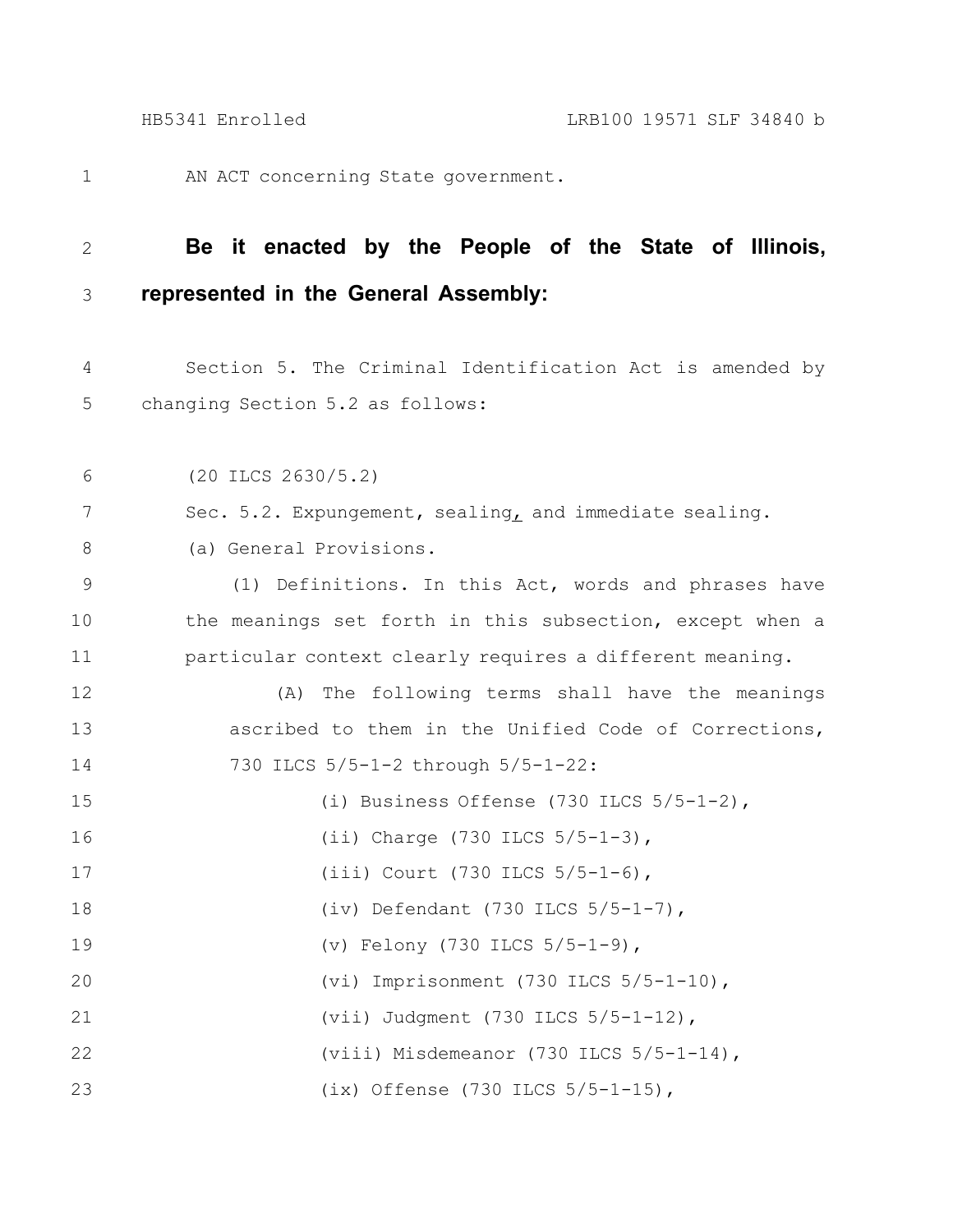HB5341 Enrolled - 2 - LRB100 19571 SLF 34840 b

(x) Parole (730 ILCS 5/5-1-16), (xi) Petty Offense (730 ILCS 5/5-1-17), (xii) Probation (730 ILCS 5/5-1-18), (xiii) Sentence (730 ILCS 5/5-1-19), (xiv) Supervision (730 ILCS 5/5-1-21), and (xv) Victim (730 ILCS 5/5-1-22). 1 2 3 4 5 6

(B) As used in this Section, "charge not initiated by arrest" means a charge (as defined by 730 ILCS 5/5-1-3) brought against a defendant where the defendant is not arrested prior to or as a direct result of the charge. 7 8 9 10 11

(C) "Conviction" means a judgment of conviction or sentence entered upon a plea of guilty or upon a verdict or finding of guilty of an offense, rendered by a legally constituted jury or by a court of competent jurisdiction authorized to try the case without a jury. An order of supervision successfully completed by the petitioner is not a conviction. An order of qualified probation (as defined in subsection (a)(1)(J)) successfully completed by the petitioner is not a conviction. An order of supervision or an order of qualified probation that is terminated unsatisfactorily is a conviction, unless the unsatisfactory termination is reversed, vacated, or modified and the judgment of conviction, if any, is reversed or vacated. 12 13 14 15 16 17 18 19 20 21 22 23 24 25 26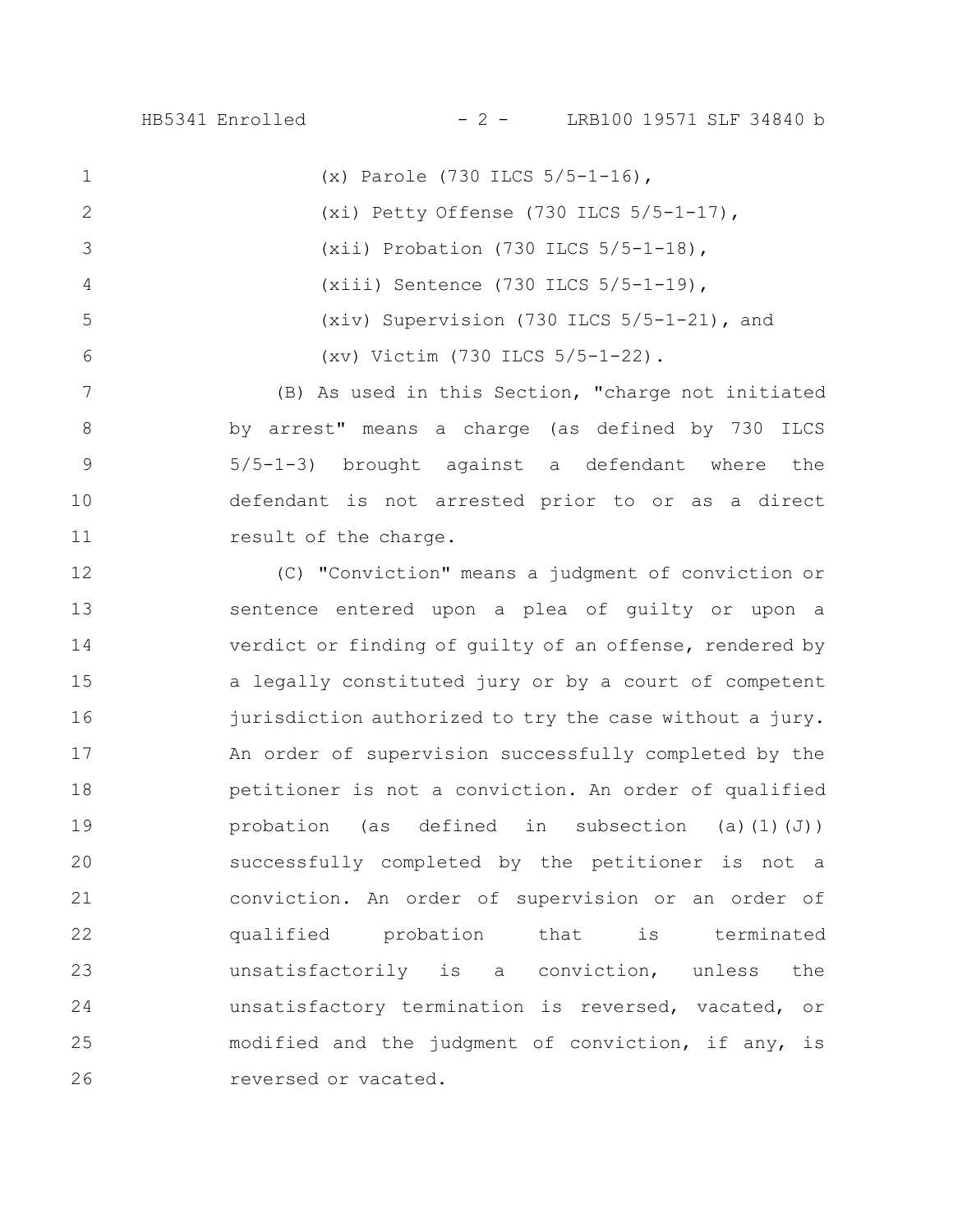## HB5341 Enrolled - 3 - LRB100 19571 SLF 34840 b

(D) "Criminal offense" means a petty offense, business offense, misdemeanor, felony, or municipal ordinance violation (as defined in subsection (a)(1)(H)). As used in this Section, a minor traffic offense (as defined in subsection (a)(1)(G)) shall not be considered a criminal offense. 1 2 3 4 5 6

(E) "Expunge" means to physically destroy the records or return them to the petitioner and to obliterate the petitioner's name from any official index or public record, or both. Nothing in this Act shall require the physical destruction of the circuit court file, but such records relating to arrests or charges, or both, ordered expunged shall be impounded as required by subsections (d)(9)(A)(ii) and (d)(9)(B)(ii). 7 8 9 10 11 12 13 14 15

(F) As used in this Section, "last sentence" means the sentence, order of supervision, or order of qualified probation (as defined by subsection (a)(1)(J)), for a criminal offense (as defined by subsection (a)(1)(D)) that terminates last in time in any jurisdiction, regardless of whether the petitioner has included the criminal offense for which the sentence or order of supervision or qualified probation was imposed in his or her petition. If multiple sentences, orders of supervision, or orders of qualified probation terminate on the same day and 16 17 18 19 20 21 22 23 24 25 26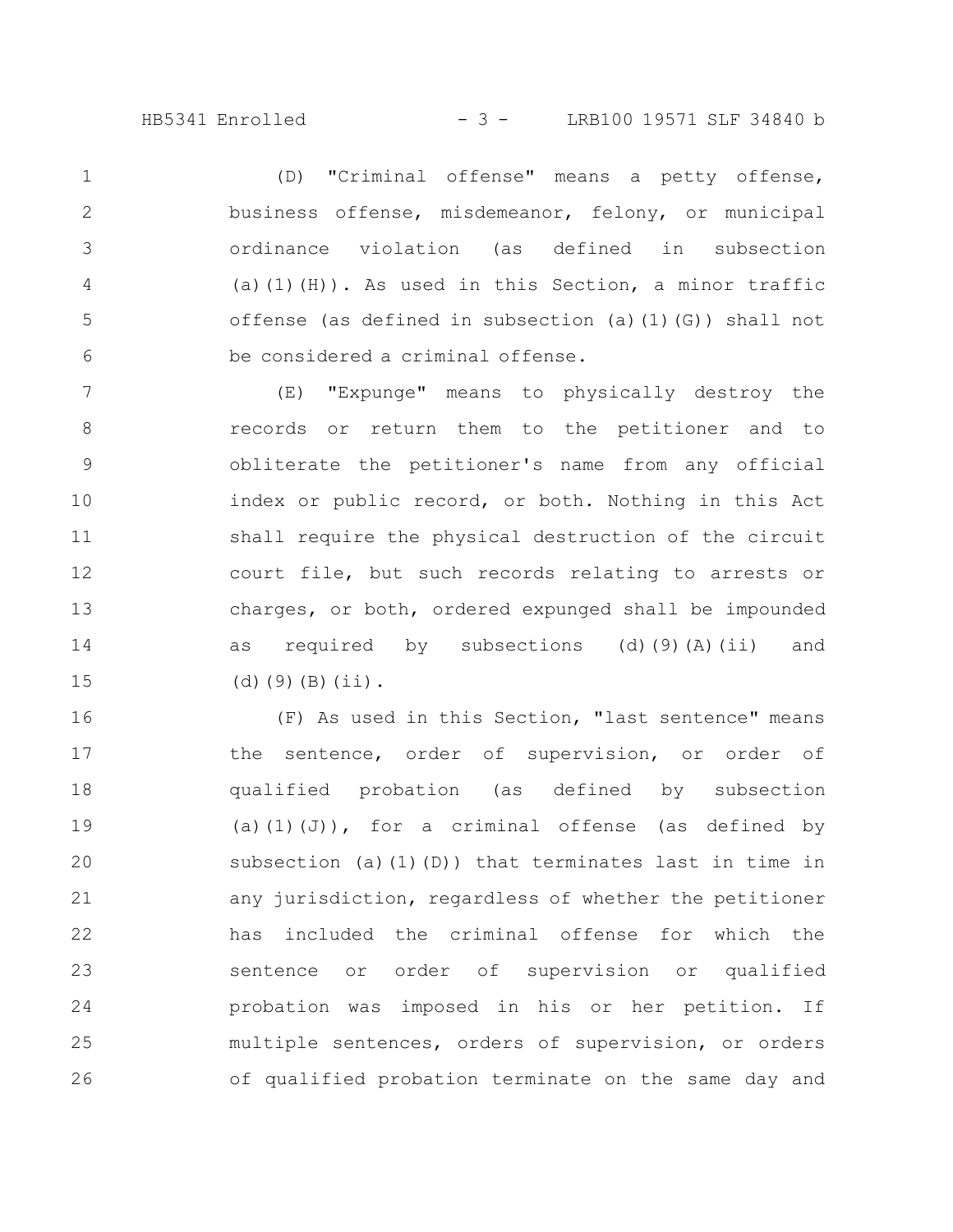are last in time, they shall be collectively considered the "last sentence" regardless of whether they were ordered to run concurrently. 1 2 3

(G) "Minor traffic offense" means a petty offense, business offense, or Class C misdemeanor under the Illinois Vehicle Code or a similar provision of a municipal or local ordinance. 4 5 6 7

(H) "Municipal ordinance violation" means an offense defined by a municipal or local ordinance that is criminal in nature and with which the petitioner was charged or for which the petitioner was arrested and released without charging. 8 9 10 11 12

(I) "Petitioner" means an adult or a minor prosecuted as an adult who has applied for relief under this Section. 13 14 15

(J) "Qualified probation" means an order of probation under Section 10 of the Cannabis Control Act, Section 410 of the Illinois Controlled Substances Act, Section 70 of the Methamphetamine Control and Community Protection Act, Section 5-6-3.3 or 5-6-3.4 of the Unified Code of Corrections, Section  $12-4.3$  (b)  $(1)$  and  $(2)$  of the Criminal Code of 1961 (as those provisions existed before their deletion by Public Act 89-313), Section 10-102 of the Illinois Alcoholism and Other Drug Dependency Act, Section 40-10 of the Alcoholism and Other Drug Abuse and 16 17 18 19 20 21 22 23 24 25 26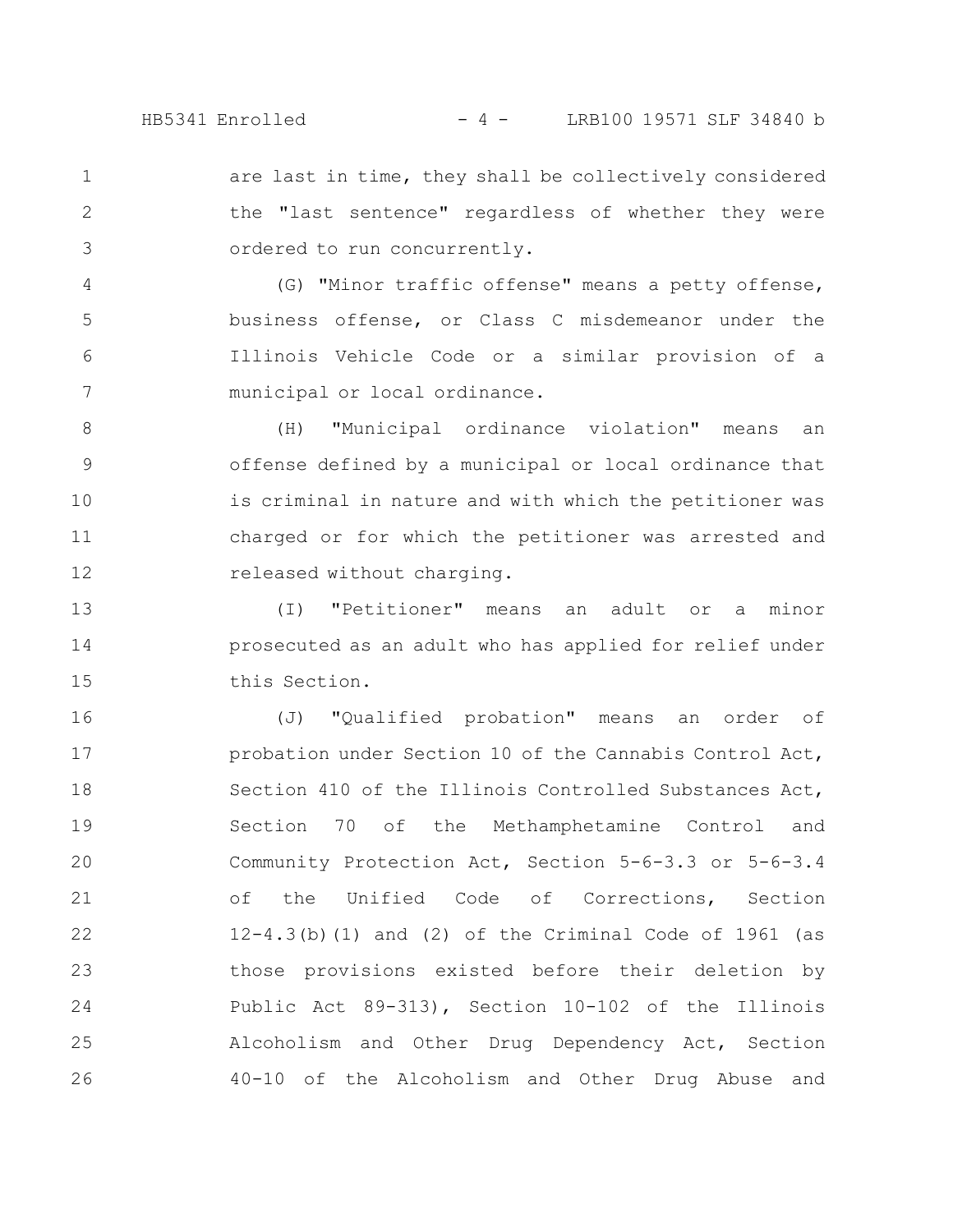HB5341 Enrolled - 5 - LRB100 19571 SLF 34840 b

Dependency Act, or Section 10 of the Steroid Control Act. For the purpose of this Section, "successful completion" of an order of qualified probation under Section 10-102 of the Illinois Alcoholism and Other Drug Dependency Act and Section 40-10 of the Alcoholism and Other Drug Abuse and Dependency Act means that the probation was terminated satisfactorily and the judgment of conviction was vacated. 1 2 3 4 5 6 7 8

(K) "Seal" means to physically and electronically maintain the records, unless the records would otherwise be destroyed due to age, but to make the records unavailable without a court order, subject to the exceptions in Sections 12 and 13 of this Act. The petitioner's name shall also be obliterated from the official index required to be kept by the circuit court clerk under Section 16 of the Clerks of Courts Act, but any index issued by the circuit court clerk before the entry of the order to seal shall not be affected. 9 10 11 12 13 14 15 16 17 18

(L) "Sexual offense committed against a minor" includes but is not limited to the offenses of indecent solicitation of a child or criminal sexual abuse when the victim of such offense is under 18 years of age. 19 20 21 22

(M) "Terminate" as it relates to a sentence or order of supervision or qualified probation includes either satisfactory or unsatisfactory termination of the sentence, unless otherwise specified in this 23 24 25 26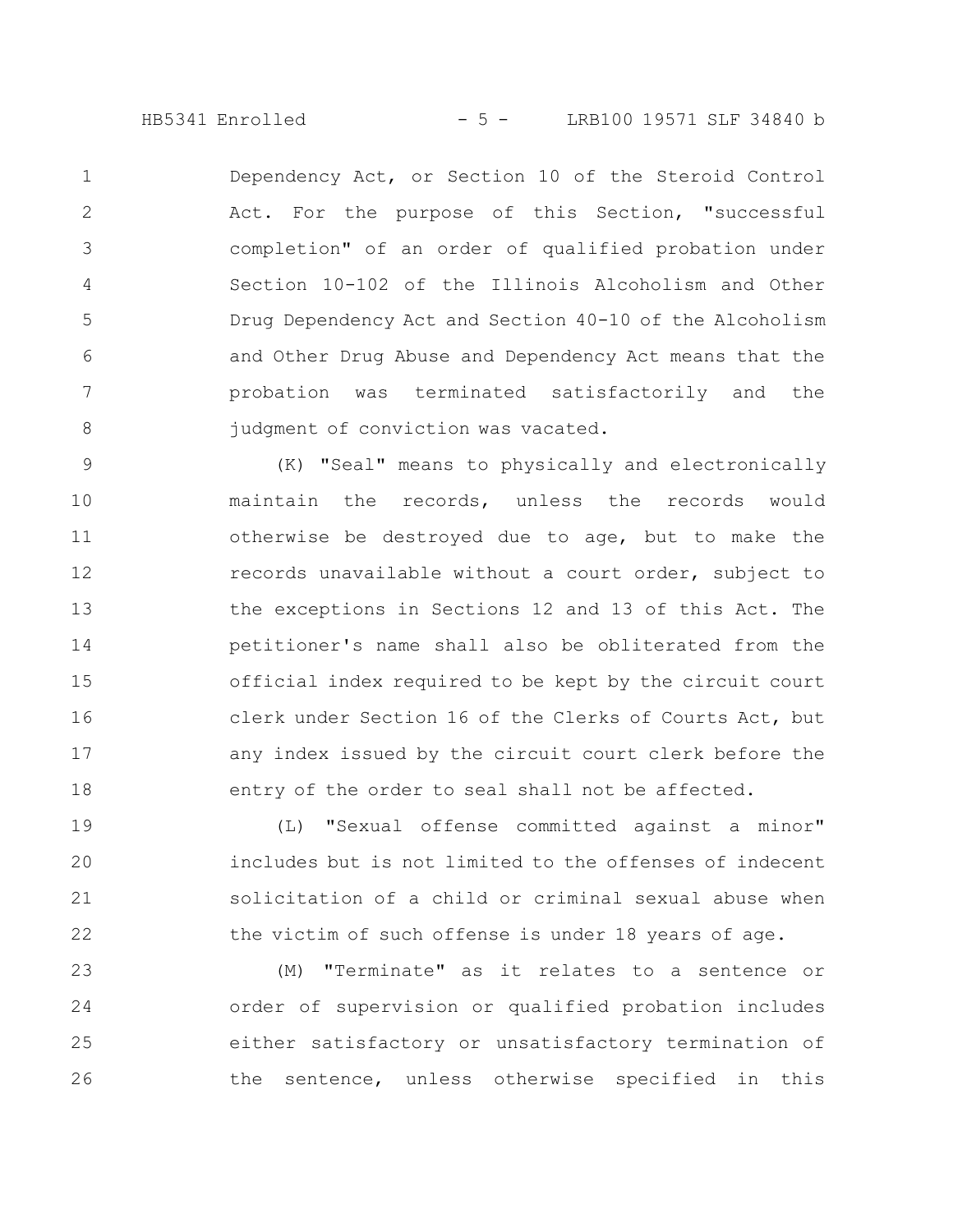HB5341 Enrolled - 6 - LRB100 19571 SLF 34840 b

Section. A sentence is terminated notwithstanding any outstanding financial legal obligation. 1 2

(2) Minor Traffic Offenses. Orders of supervision or convictions for minor traffic offenses shall not affect a petitioner's eligibility to expunge or seal records pursuant to this Section. 3 4 5 6

(2.5) Commencing 180 days after July 29, 2016 (the effective date of Public Act 99-697), the law enforcement agency issuing the citation shall automatically expunge, on or before January 1 and July 1 of each year, the law enforcement records of a person found to have committed a civil law violation of subsection (a) of Section 4 of the Cannabis Control Act or subsection (c) of Section 3.5 of the Drug Paraphernalia Control Act in the law enforcement agency's possession or control and which contains the final satisfactory disposition which pertain to the person issued a citation for that offense. The law enforcement agency shall provide by rule the process for access, review, and to confirm the automatic expungement by the law enforcement agency issuing the citation. Commencing 180 days after July 29, 2016 (the effective date of Public Act 99-697), the clerk of the circuit court shall expunge, upon order of the court, or in the absence of a court order on or before January 1 and July 1 of each year, the court records of a person found in the circuit court to have committed a civil law violation of subsection (a) of 7 8 9 10 11 12 13 14 15 16 17 18 19 20 21 22 23 24 25 26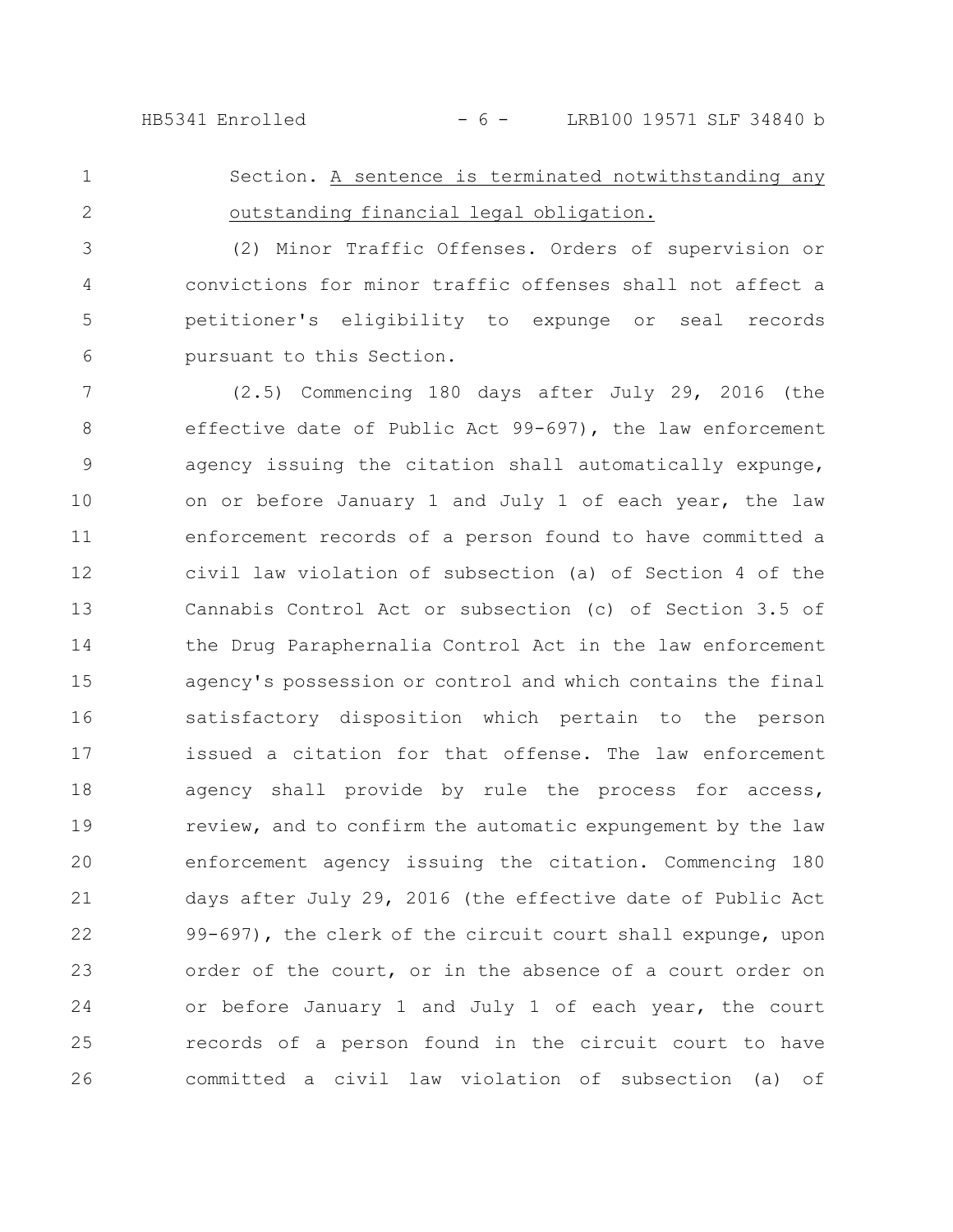HB5341 Enrolled - 7 - LRB100 19571 SLF 34840 b

Section 4 of the Cannabis Control Act or subsection (c) of Section 3.5 of the Drug Paraphernalia Control Act in the clerk's possession or control and which contains the final satisfactory disposition which pertain to the person issued a citation for any of those offenses. 1 2 3 4 5

(3) Exclusions. Except as otherwise provided in subsections (b)(5), (b)(6), (b)(8), (e),  $(e-5)$ , and  $(e-6)$ of this Section, the court shall not order: 6 7 8

(A) the sealing or expungement of the records of arrests or charges not initiated by arrest that result in an order of supervision for or conviction of: (i) any sexual offense committed against a minor; (ii) Section 11-501 of the Illinois Vehicle Code or a similar provision of a local ordinance; or (iii) Section 11-503 of the Illinois Vehicle Code or a similar provision of a local ordinance, unless the arrest or charge is for a misdemeanor violation of subsection (a) of Section 11-503 or a similar provision of a local ordinance, that occurred prior to the offender reaching the age of 25 years and the offender has no other conviction for violating Section 11-501 or 11-503 of the Illinois Vehicle Code or a similar provision of a local ordinance. 9 10 11 12 13 14 15 16 17 18 19 20 21 22 23

(B) the sealing or expungement of records of minor traffic offenses (as defined in subsection (a)(1)(G)), unless the petitioner was arrested and released 24 25 26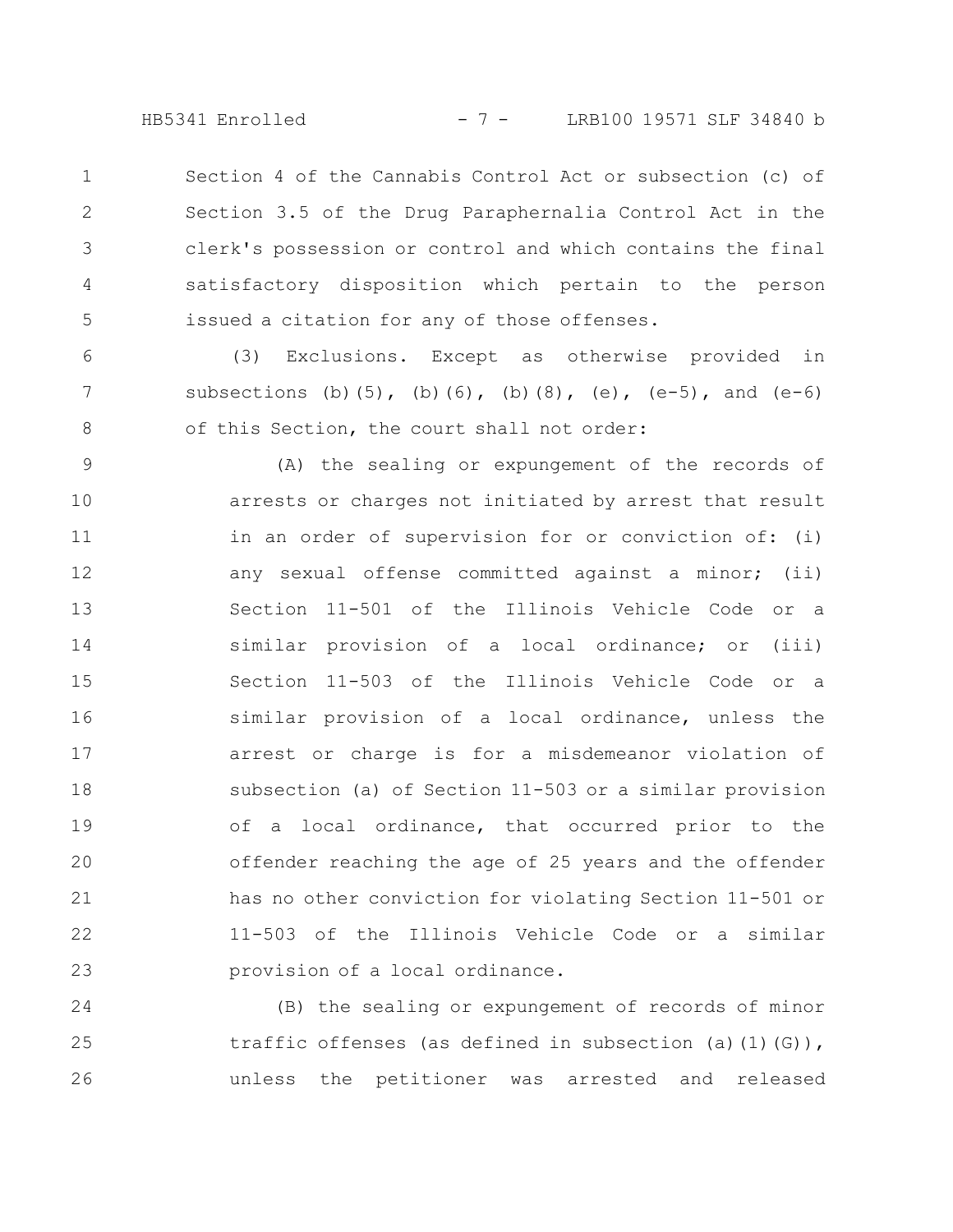HB5341 Enrolled - 8 - LRB100 19571 SLF 34840 b

without charging. 1

2

3

4

5

17

18

19

20

21

22

23

(C) the sealing of the records of arrests or charges not initiated by arrest which result in an order of supervision or a conviction for the following offenses:

(i) offenses included in Article 11 of the Criminal Code of 1961 or the Criminal Code of 2012 or a similar provision of a local ordinance, except Section 11-14 and a misdemeanor violation of Section 11-30 of the Criminal Code of 1961 or the Criminal Code of 2012, or a similar provision of a local ordinance; 6 7 8 9 10 11 12

(ii) Section 11-1.50, 12-3.4, 12-15, 12-30, 26-5, or 48-1 of the Criminal Code of 1961 or the Criminal Code of 2012, or a similar provision of a local ordinance; 13 14 15 16

> (iii) Sections 12-3.1 or 12-3.2 of the Criminal Code of 1961 or the Criminal Code of 2012, or Section 125 of the Stalking No Contact Order Act, or Section 219 of the Civil No Contact Order Act, or a similar provision of a local ordinance;

(iv) Class A misdemeanors or felony offenses under the Humane Care for Animals Act; or

(v) any offense or attempted offense that would subject a person to registration under the Sex Offender Registration Act. 24 25 26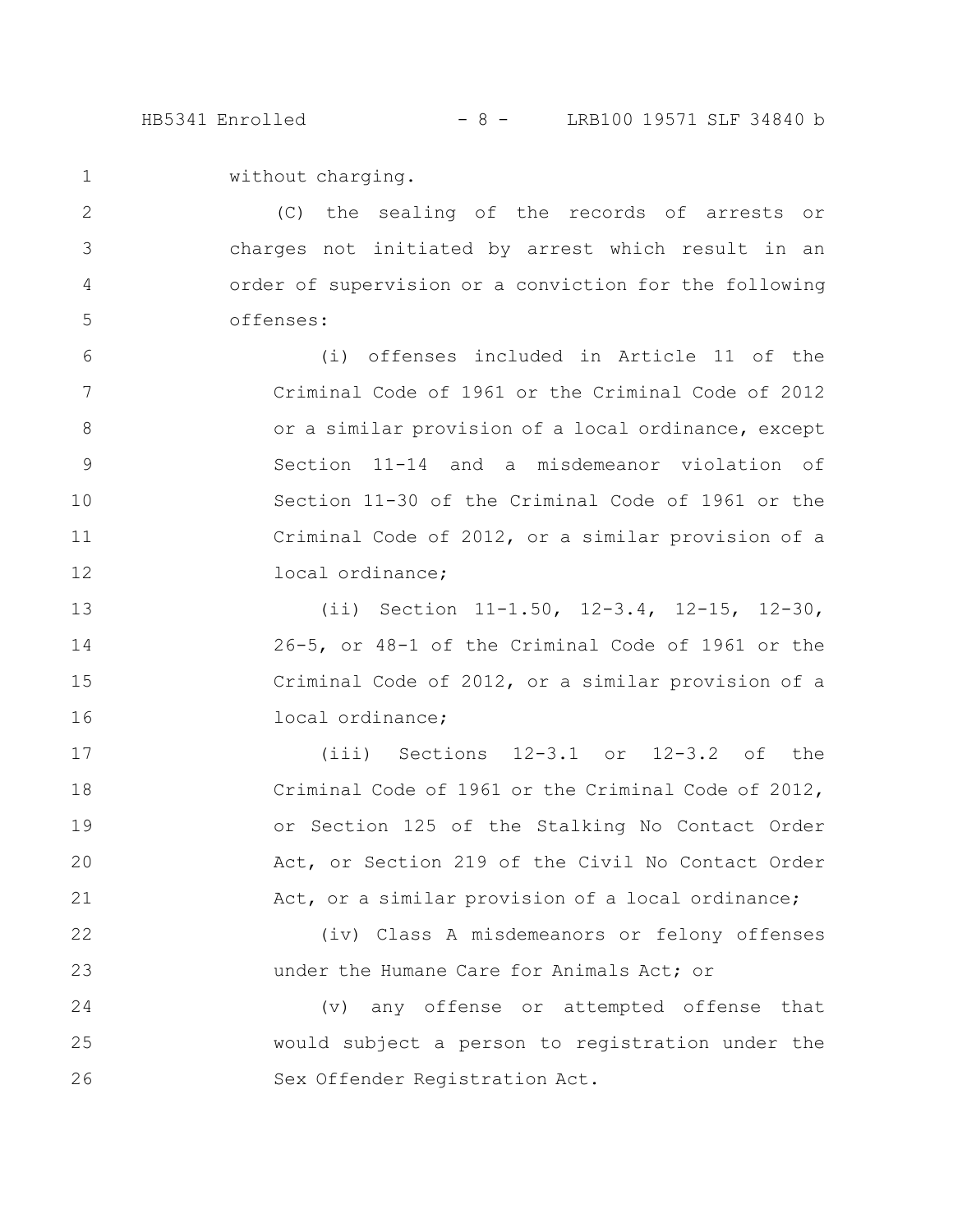HB5341 Enrolled - 9 - LRB100 19571 SLF 34840 b

1

(D) (blank).

(b) Expungement. 2

(1) A petitioner may petition the circuit court to expunge the records of his or her arrests and charges not initiated by arrest when each arrest or charge not initiated by arrest sought to be expunged resulted in: (i) acquittal, dismissal, or the petitioner's release without charging, unless excluded by subsection (a)(3)(B); (ii) a conviction which was vacated or reversed, unless excluded by subsection (a)(3)(B); (iii) an order of supervision and such supervision was successfully completed by the petitioner, unless excluded by subsection (a)(3)(A) or (a)(3)(B); or (iv) an order of qualified probation (as defined in subsection (a)(1)(J)) and such probation was successfully completed by the petitioner. 3 4 5 6 7 8 9 10 11 12 13 14 15

(1.5) When a petitioner seeks to have a record of arrest expunged under this Section, and the offender has been convicted of a criminal offense, the State's Attorney may object to the expungement on the grounds that the records contain specific relevant information aside from the mere fact of the arrest. 16 17 18 19 20 21

22

(2) Time frame for filing a petition to expunge.

(A) When the arrest or charge not initiated by arrest sought to be expunged resulted in an acquittal, dismissal, the petitioner's release without charging, or the reversal or vacation of a conviction, there is 23 24 25 26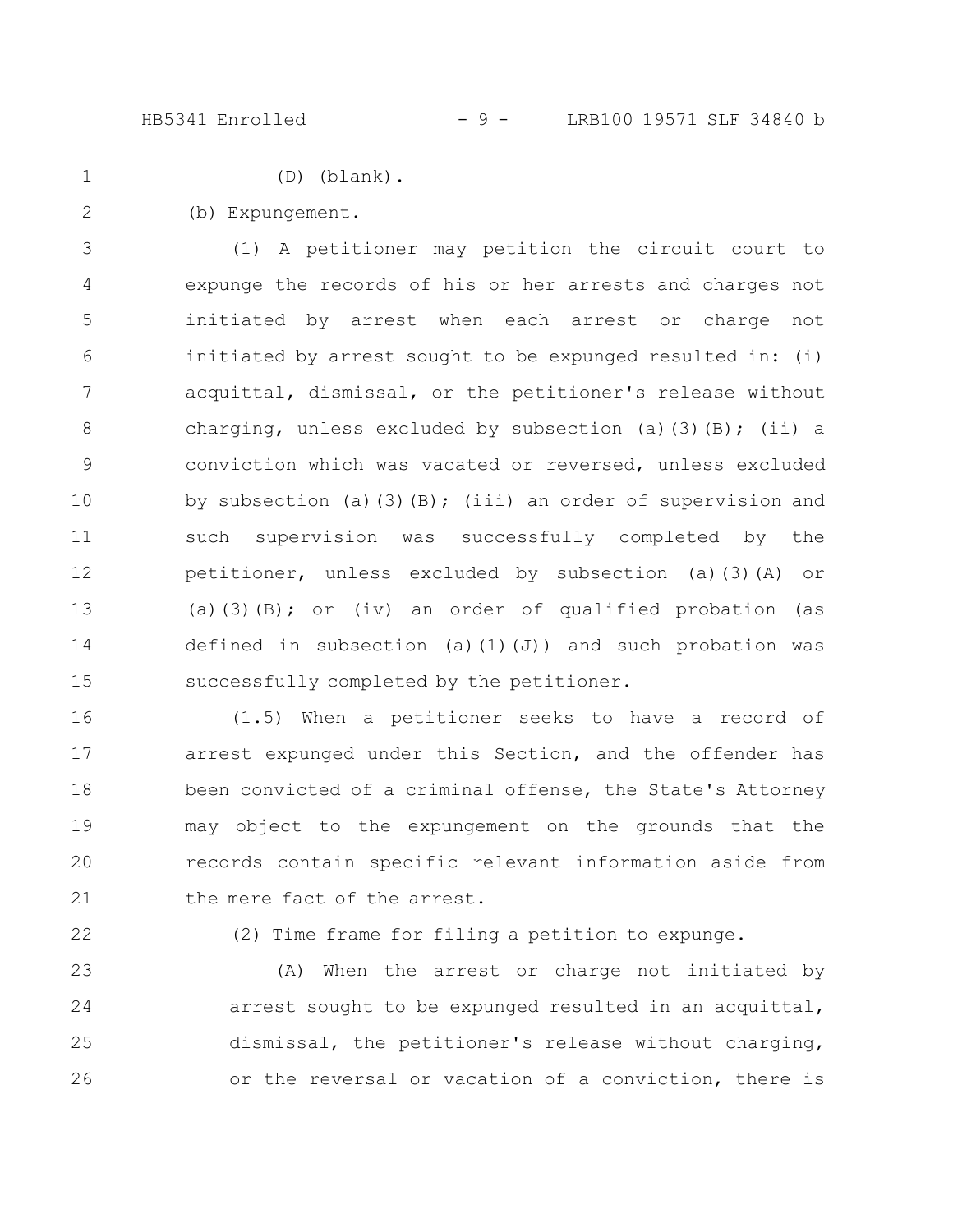1

2

no waiting period to petition for the expungement of such records.

(B) When the arrest or charge not initiated by arrest sought to be expunged resulted in an order of supervision, successfully completed by the petitioner, the following time frames will apply: 3 4 5 6

(i) Those arrests or charges that resulted in orders of supervision under Section 3-707, 3-708, 3-710, or 5-401.3 of the Illinois Vehicle Code or a similar provision of a local ordinance, or under Section 11-1.50, 12-3.2, or 12-15 of the Criminal Code of 1961 or the Criminal Code of 2012, or a similar provision of a local ordinance, shall not be eligible for expungement until 5 years have passed following the satisfactory termination of the supervision. 7 8 9 10 11 12 13 14 15 16

(i-5) Those arrests or charges that resulted in orders of supervision for a misdemeanor violation of subsection (a) of Section 11-503 of the Illinois Vehicle Code or a similar provision of a local ordinance, that occurred prior to the offender reaching the age of 25 years and the offender has no other conviction for violating Section 11-501 or 11-503 of the Illinois Vehicle Code or a similar provision of a local ordinance shall not be eligible for expungement until the 17 18 19 20 21 22 23 24 25 26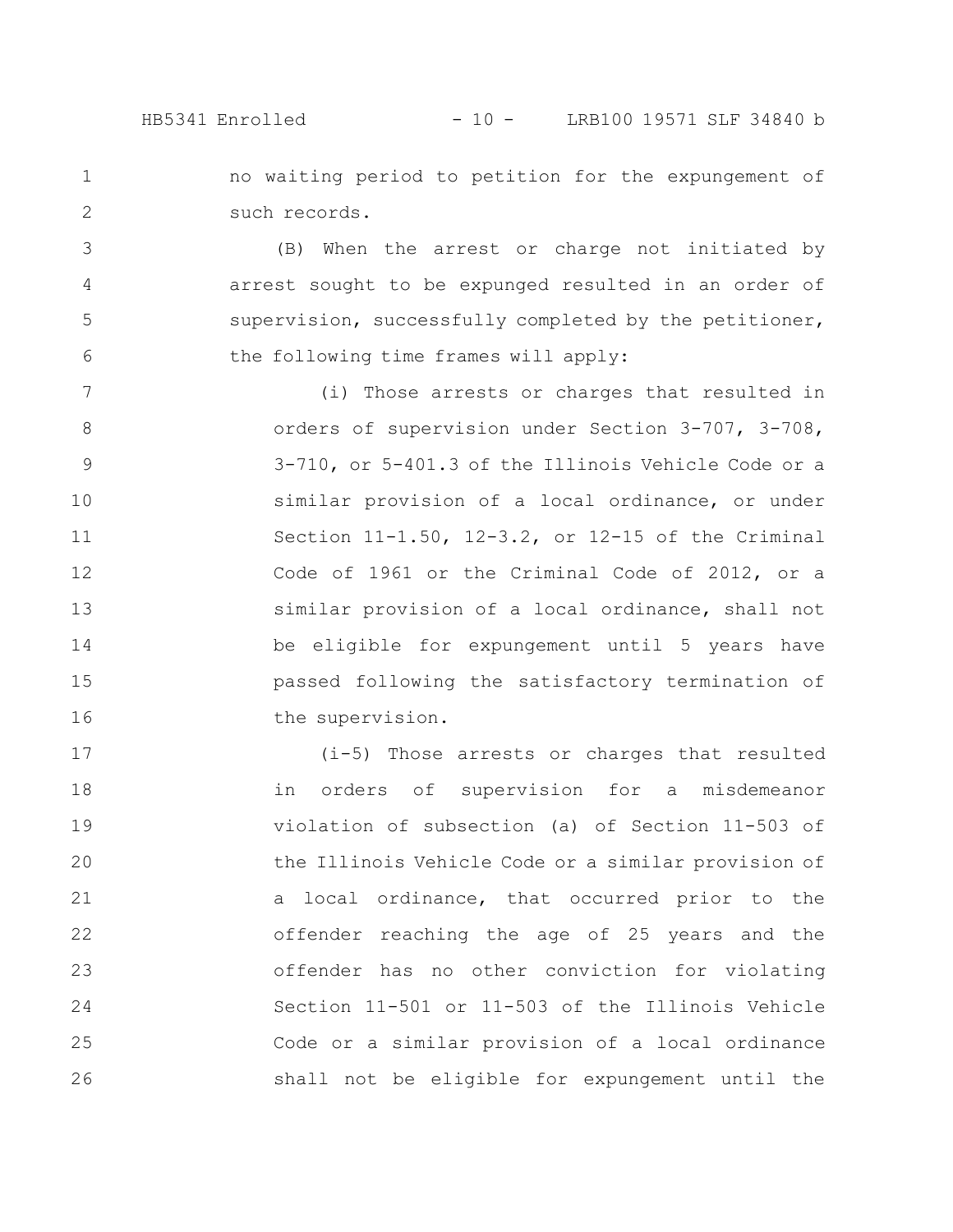1

petitioner has reached the age of 25 years.

(ii) Those arrests or charges that resulted in orders of supervision for any other offenses shall not be eligible for expungement until 2 years have passed following the satisfactory termination of the supervision. 2 3 4 5 6

(C) When the arrest or charge not initiated by arrest sought to be expunged resulted in an order of qualified probation, successfully completed by the petitioner, such records shall not be eligible for expungement until 5 years have passed following the satisfactory termination of the probation. 7 8 9 10 11 12

(3) Those records maintained by the Department for persons arrested prior to their 17th birthday shall be expunged as provided in Section 5-915 of the Juvenile Court Act of 1987. 13 14 15 16

(4) Whenever a person has been arrested for or convicted of any offense, in the name of a person whose identity he or she has stolen or otherwise come into possession of, the aggrieved person from whom the identity was stolen or otherwise obtained without authorization, upon learning of the person having been arrested using his or her identity, may, upon verified petition to the chief judge of the circuit wherein the arrest was made, have a court order entered nunc pro tunc by the Chief Judge to correct the arrest record, conviction record, if any, and 17 18 19 20 21 22 23 24 25 26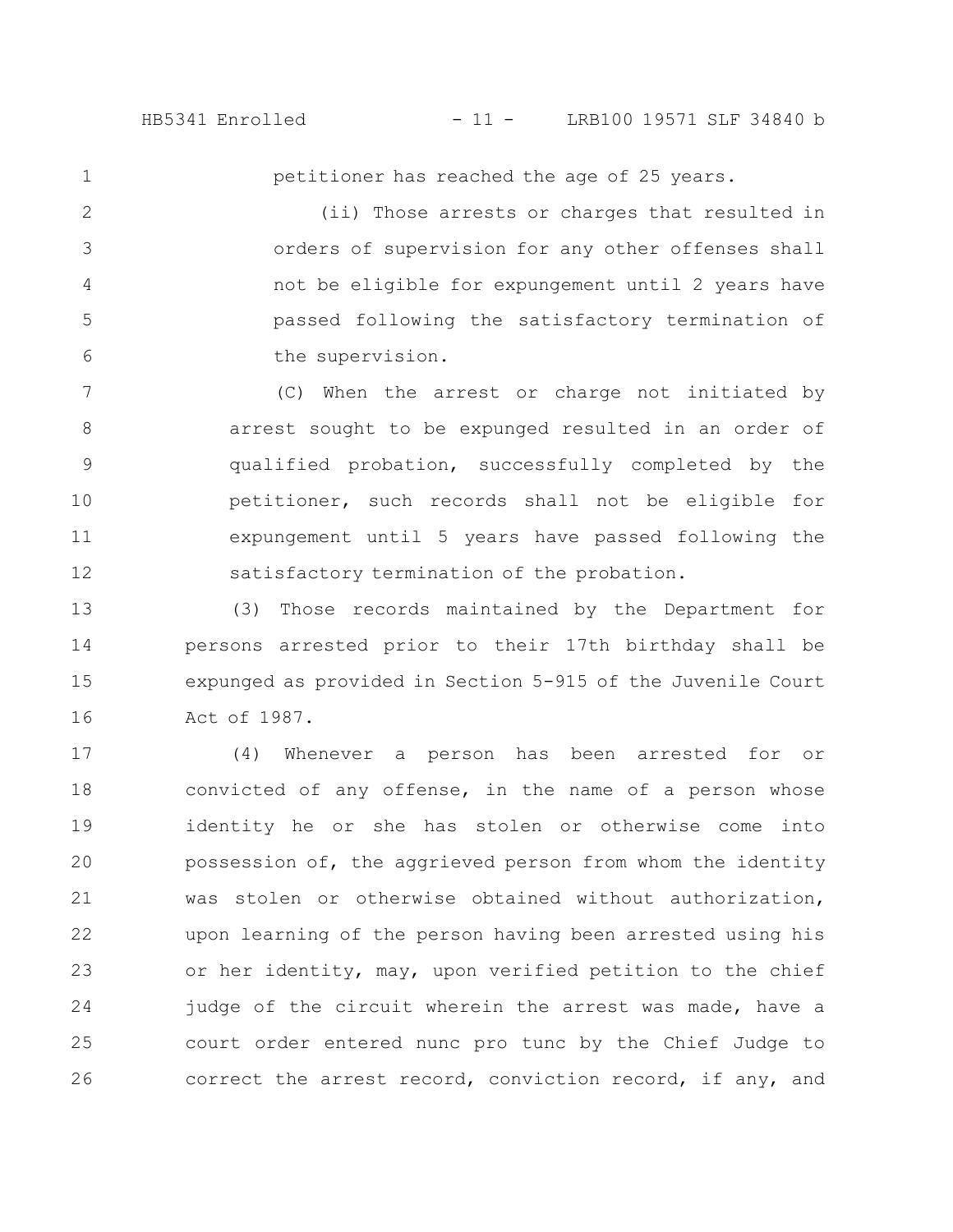HB5341 Enrolled - 12 - LRB100 19571 SLF 34840 b

all official records of the arresting authority, the Department, other criminal justice agencies, the prosecutor, and the trial court concerning such arrest, if any, by removing his or her name from all such records in connection with the arrest and conviction, if any, and by inserting in the records the name of the offender, if known or ascertainable, in lieu of the aggrieved's name. The records of the circuit court clerk shall be sealed until further order of the court upon good cause shown and the name of the aggrieved person obliterated on the official index required to be kept by the circuit court clerk under Section 16 of the Clerks of Courts Act, but the order shall not affect any index issued by the circuit court clerk before the entry of the order. Nothing in this Section shall limit the Department of State Police or other criminal justice agencies or prosecutors from listing under an offender's name the false names he or she has used. 1 2 3 4 5 6 7 8 9 10 11 12 13 14 15 16 17 18

(5) Whenever a person has been convicted of criminal sexual assault, aggravated criminal sexual assault, predatory criminal sexual assault of a child, criminal sexual abuse, or aggravated criminal sexual abuse, the victim of that offense may request that the State's Attorney of the county in which the conviction occurred file a verified petition with the presiding trial judge at the petitioner's trial to have a court order entered to 19 20 21 22 23 24 25 26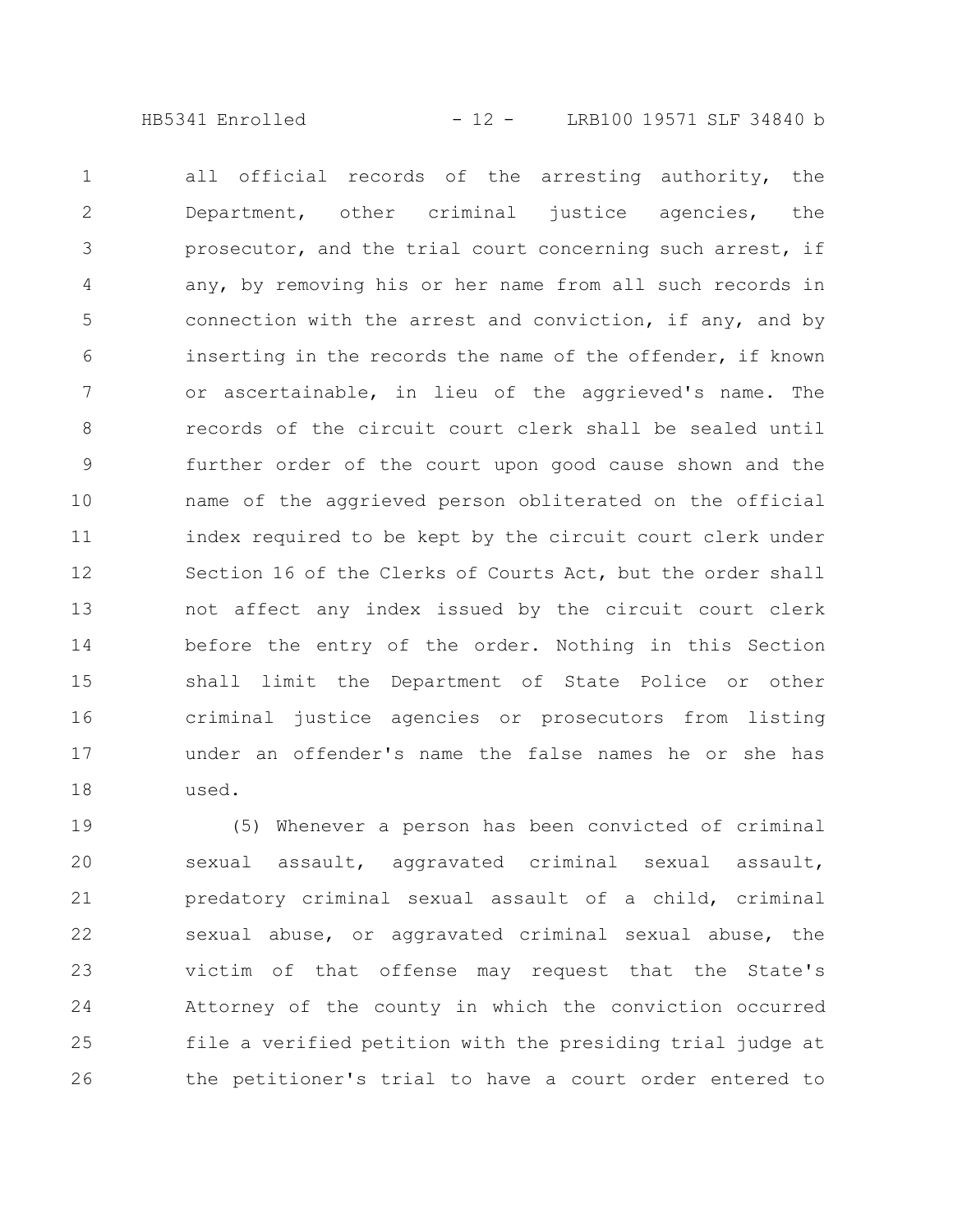HB5341 Enrolled - 13 - LRB100 19571 SLF 34840 b

seal the records of the circuit court clerk in connection with the proceedings of the trial court concerning that offense. However, the records of the arresting authority and the Department of State Police concerning the offense shall not be sealed. The court, upon good cause shown, shall make the records of the circuit court clerk in connection with the proceedings of the trial court concerning the offense available for public inspection. 1 2 3 4 5 6 7 8

(6) If a conviction has been set aside on direct review or on collateral attack and the court determines by clear and convincing evidence that the petitioner was factually innocent of the charge, the court that finds the petitioner factually innocent of the charge shall enter an expungement order for the conviction for which the petitioner has been determined to be innocent as provided in subsection (b) of Section 5-5-4 of the Unified Code of Corrections. 9 10 11 12 13 14 15 16

(7) Nothing in this Section shall prevent the Department of State Police from maintaining all records of any person who is admitted to probation upon terms and conditions and who fulfills those terms and conditions pursuant to Section 10 of the Cannabis Control Act, Section 410 of the Illinois Controlled Substances Act, Section 70 of the Methamphetamine Control and Community Protection Act, Section 5-6-3.3 or 5-6-3.4 of the Unified Code of Corrections, Section 12-4.3 or subdivision (b)(1) of Section 12-3.05 of the Criminal Code of 1961 or the 17 18 19 20 21 22 23 24 25 26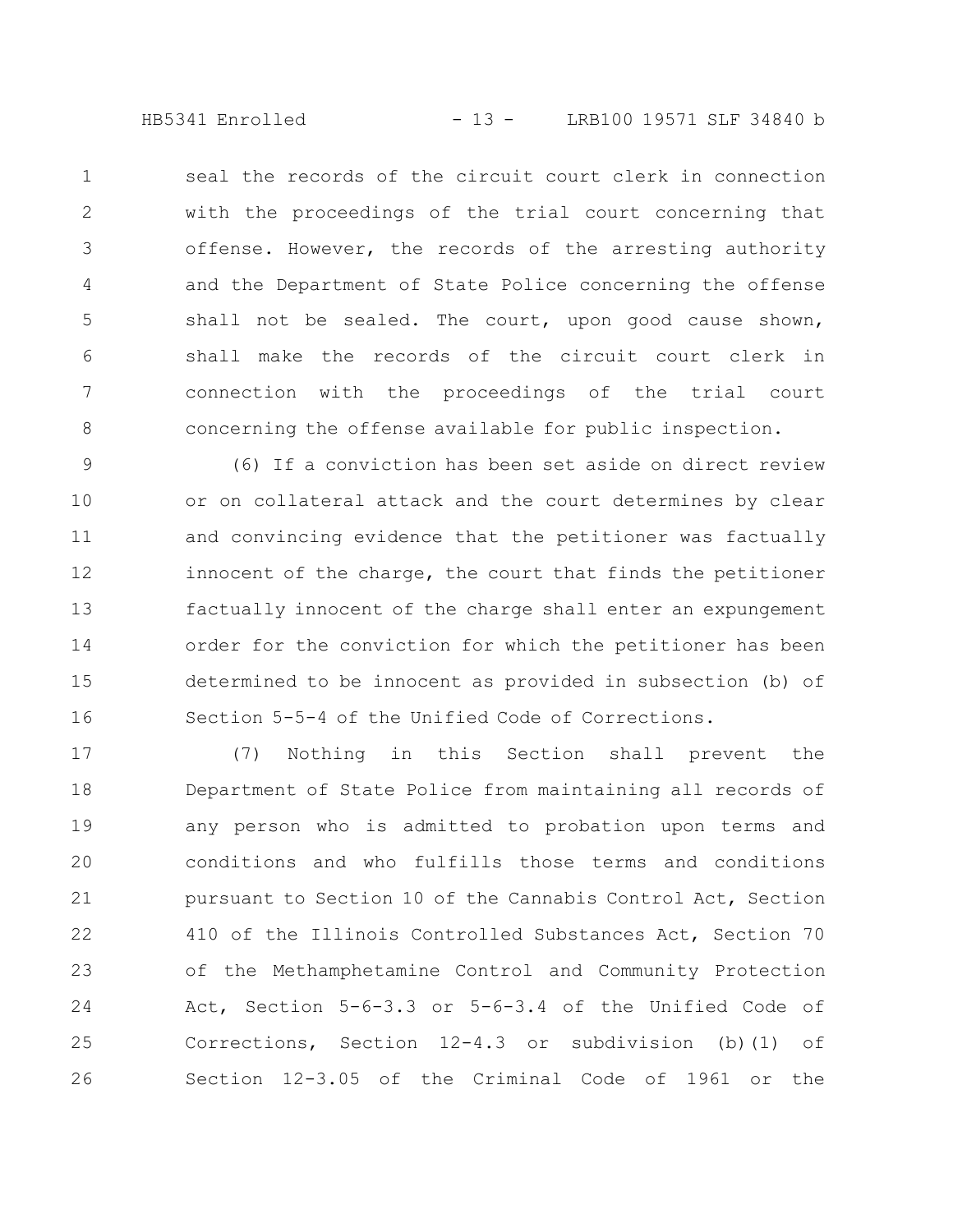HB5341 Enrolled - 14 - LRB100 19571 SLF 34840 b

Criminal Code of 2012, Section 10-102 of the Illinois Alcoholism and Other Drug Dependency Act, Section 40-10 of the Alcoholism and Other Drug Abuse and Dependency Act, or Section 10 of the Steroid Control Act. 1 2 3 4

(8) If the petitioner has been granted a certificate of innocence under Section 2-702 of the Code of Civil Procedure, the court that grants the certificate of innocence shall also enter an order expunging the conviction for which the petitioner has been determined to be innocent as provided in subsection (h) of Section 2-702 of the Code of Civil Procedure. 5 6 7 8 9 10 11

(c) Sealing. 12

(1) Applicability. Notwithstanding any other provision of this Act to the contrary, and cumulative with any rights to expungement of criminal records, this subsection authorizes the sealing of criminal records of adults and of minors prosecuted as adults. Subsection (g) of this Section provides for immediate sealing of certain records. 13 14 15 16 17 18

(2) Eligible Records. The following records may be sealed: 19 20

(A) All arrests resulting in release without charging; 21 22

(B) Arrests or charges not initiated by arrest resulting in acquittal, dismissal, or conviction when the conviction was reversed or vacated, except as excluded by subsection (a)(3)(B); 23 24 25 26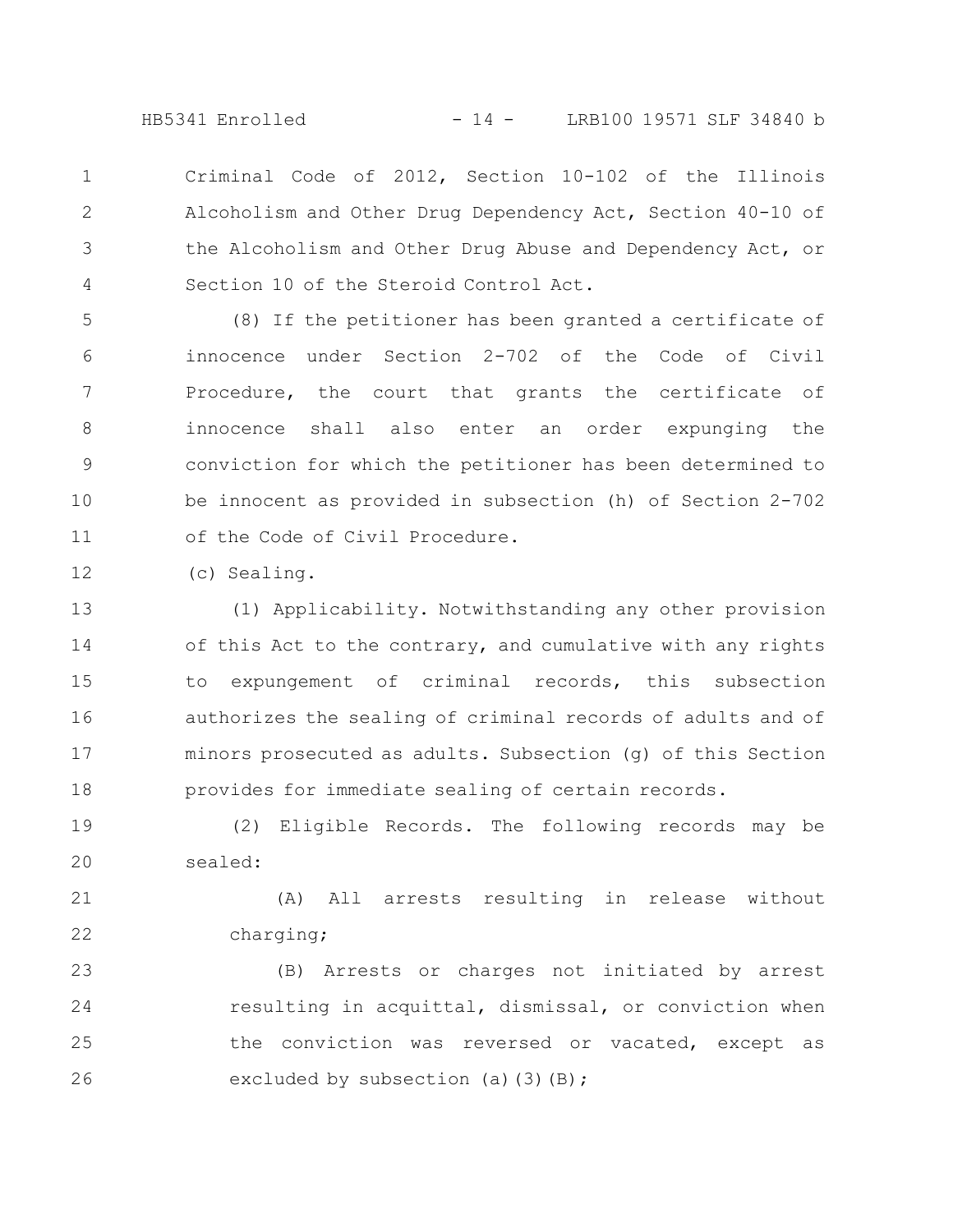(C) Arrests or charges not initiated by arrest resulting in orders of supervision, including orders of supervision for municipal ordinance violations, successfully completed by the petitioner, unless excluded by subsection (a) $(3);$ 1 2 3 4 5

(D) Arrests or charges not initiated by arrest resulting in convictions, including convictions on municipal ordinance violations, unless excluded by subsection (a) $(3)$ ; 6 7 8 9

(E) Arrests or charges not initiated by arrest resulting in orders of first offender probation under Section 10 of the Cannabis Control Act, Section 410 of the Illinois Controlled Substances Act, Section 70 of the Methamphetamine Control and Community Protection Act, or Section 5-6-3.3 of the Unified Code of Corrections; and 10 11 12 13 14 15 16

(F) Arrests or charges not initiated by arrest resulting in felony convictions unless otherwise excluded by subsection (a) paragraph (3) of this Section. 17 18 19 20

(3) When Records Are Eligible to Be Sealed. Records identified as eligible under subsection (c)(2) may be sealed as follows: 21 22 23

(A) Records identified as eligible under subsection (c)(2)(A) and (c)(2)(B) may be sealed at any time. 24 25 26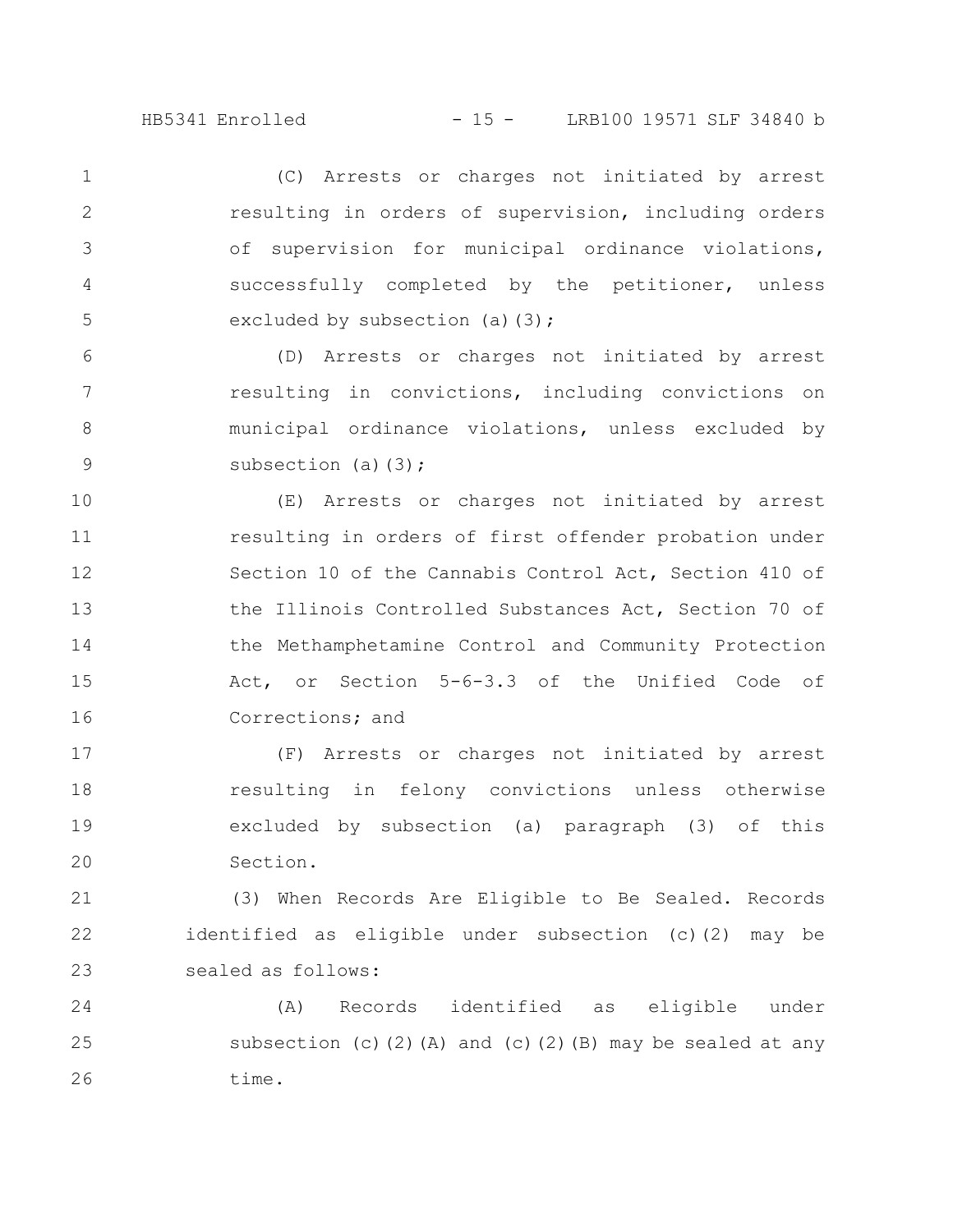HB5341 Enrolled - 16 - LRB100 19571 SLF 34840 b

(B) Except as otherwise provided in subparagraph (E) of this paragraph (3), records identified as eligible under subsection (c)(2)(C) may be sealed 2 years after the termination of petitioner's last sentence (as defined in subsection (a)(1)(F)). 1 2 3 4 5

(C) Except as otherwise provided in subparagraph (E) of this paragraph (3), records identified as eligible under subsections (c)(2)(D), (c)(2)(E), and (c)(2)(F) may be sealed 3 years after the termination of the petitioner's last sentence (as defined in subsection (a) $(1)(F)$ ). Convictions requiring public registration under the Arsonist Registration Act, the Sex Offender Registration Act, or the Murderer and Violent Offender Against Youth Registration Act may not be sealed until the petitioner is no longer required to register under that relevant Act. 6 7 8 9 10 11 12 13 14 15 16

(D) Records identified in subsection (a)(3)(A)(iii) may be sealed after the petitioner has reached the age of 25 years. 17 18 19

(E) Records identified as eligible under subsections (c)(2)(C), (c)(2)(D), (c)(2)(E), or (c)(2)(F) may be sealed upon termination of the petitioner's last sentence if the petitioner earned a high school diploma, associate's degree, career certificate, vocational technical certification, or bachelor's degree, or passed the high school level Test 20 21 22 23 24 25 26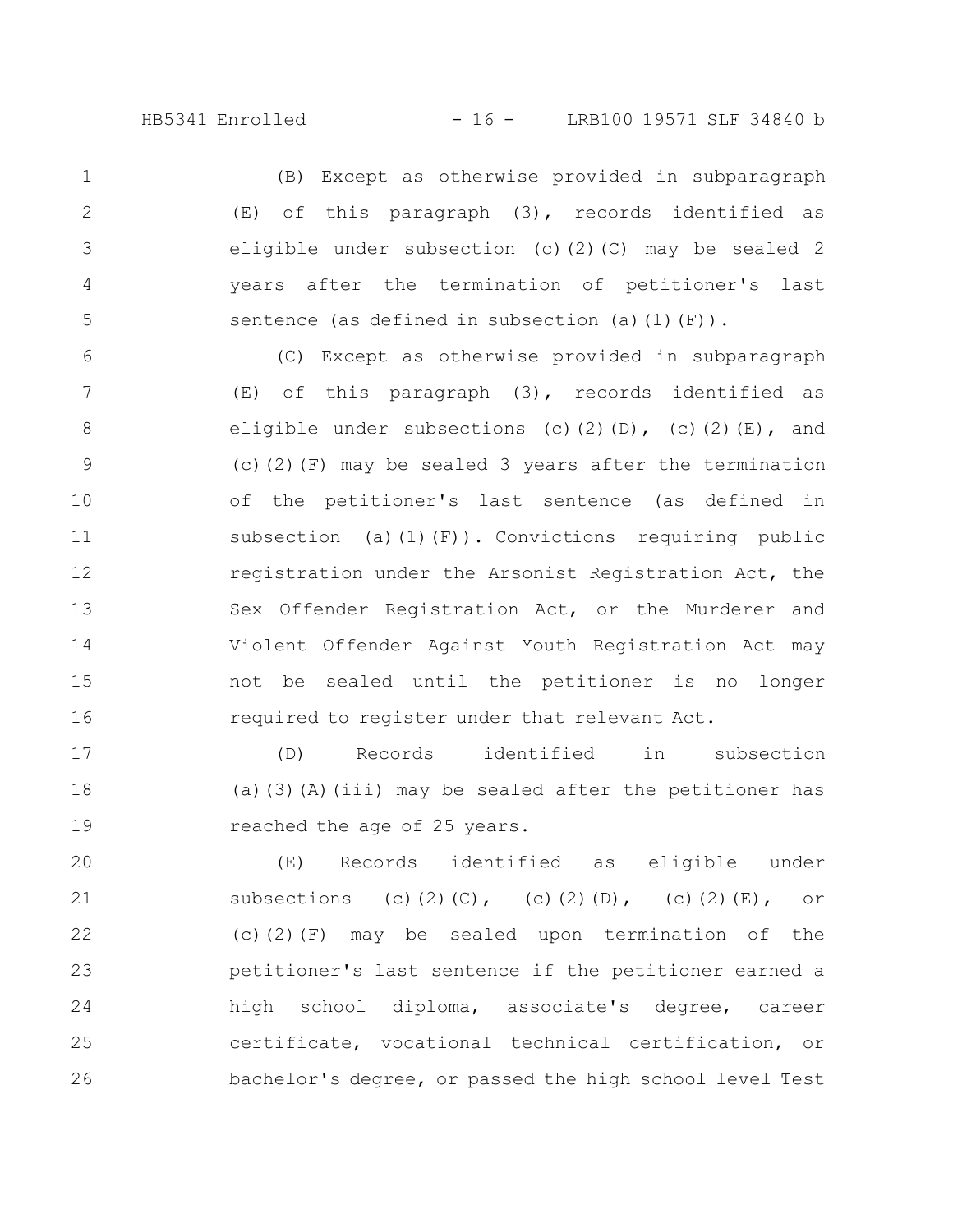HB5341 Enrolled - 17 - LRB100 19571 SLF 34840 b

of General Educational Development, during the period of his or her sentence, aftercare release, or mandatory supervised release. This subparagraph shall apply only to a petitioner who has not completed the same educational goal prior to the period of his or her sentence, aftercare release, or mandatory supervised release. If a petition for sealing eligible records filed under this subparagraph is denied by the court, the time periods under subparagraph (B) or (C) shall apply to any subsequent petition for sealing filed by the petitioner. 1 2 3 4 5 6 7 8 9 10 11

(4) Subsequent felony convictions. A person may not have subsequent felony conviction records sealed as provided in this subsection (c) if he or she is convicted of any felony offense after the date of the sealing of prior felony convictions as provided in this subsection (c). The court may, upon conviction for a subsequent felony offense, order the unsealing of prior felony conviction records previously ordered sealed by the court. 12 13 14 15 16 17 18 19

(5) Notice of eligibility for sealing. Upon entry of a disposition for an eligible record under this subsection (c), the petitioner shall be informed by the court of the right to have the records sealed and the procedures for the sealing of the records. 20 21 22 23 24

(d) Procedure. The following procedures apply to expungement under subsections (b), (e), and (e-6) and sealing 25 26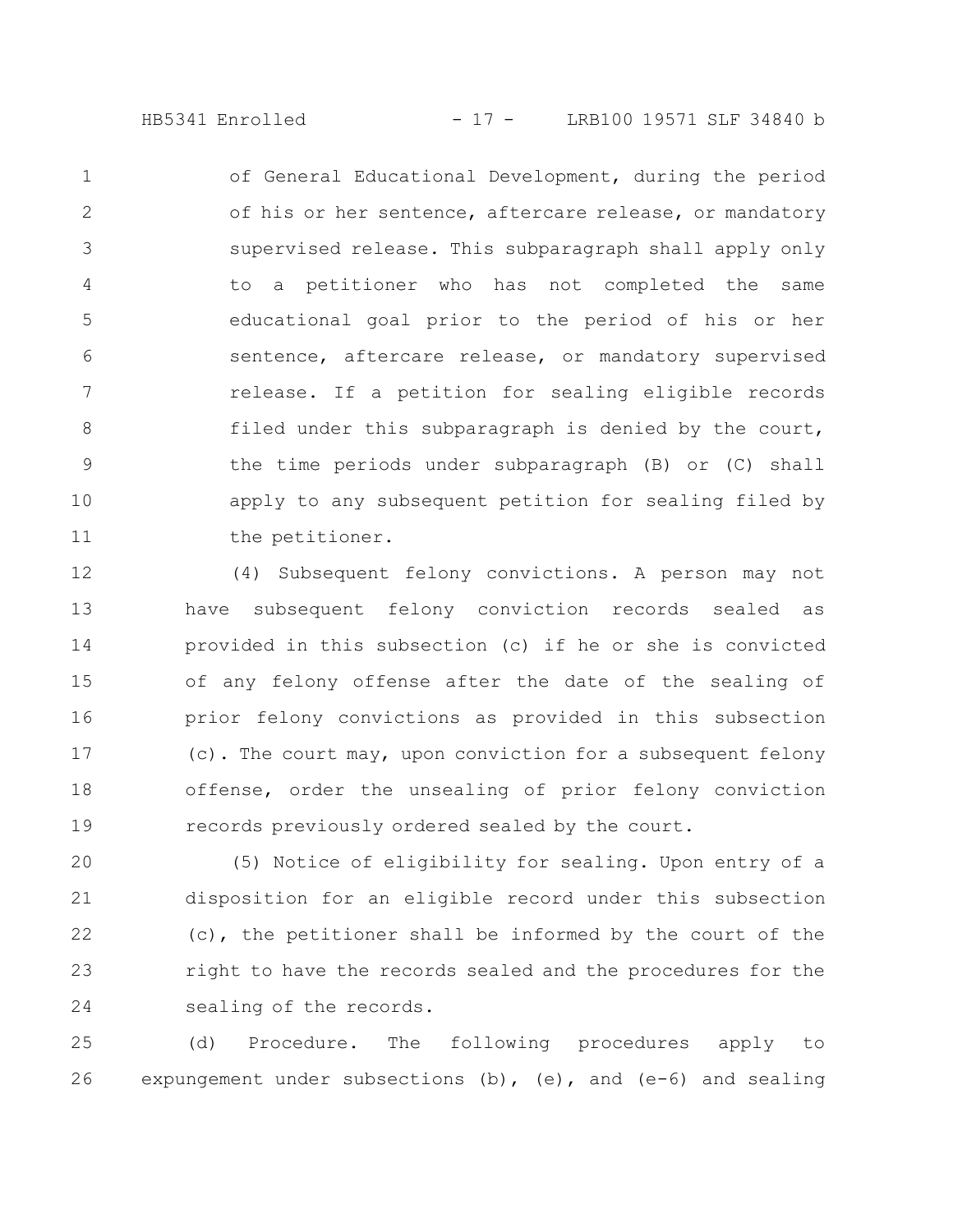HB5341 Enrolled - 18 - LRB100 19571 SLF 34840 b

under subsections (c) and (e-5): 1

(1) Filing the petition. Upon becoming eligible to petition for the expungement or sealing of records under this Section, the petitioner shall file a petition requesting the expungement or sealing of records with the clerk of the court where the arrests occurred or the charges were brought, or both. If arrests occurred or charges were brought in multiple jurisdictions, a petition must be filed in each such jurisdiction. The petitioner shall pay the applicable fee, except no fee shall be required if the petitioner has obtained a court order waiving fees under Supreme Court Rule 298 or it is otherwise waived. 2 3 4 5 6 7 8 9 10 11 12 13

(1.5) County fee waiver pilot program. In a county of 3,000,000 or more inhabitants, no fee shall be required to be paid by a petitioner if the records sought to be expunged or sealed were arrests resulting in release without charging or arrests or charges not initiated by arrest resulting in acquittal, dismissal, or conviction when the conviction was reversed or vacated, unless excluded by subsection (a)(3)(B). The provisions of this paragraph (1.5), other than this sentence, are inoperative on and after January 1, 2019 or one year after January 1, 2017 (the effective date of Public Act 99-881), whichever is later. 14 15 16 17 18 19 20 21 22 23 24 25

26

(2) Contents of petition. The petition shall be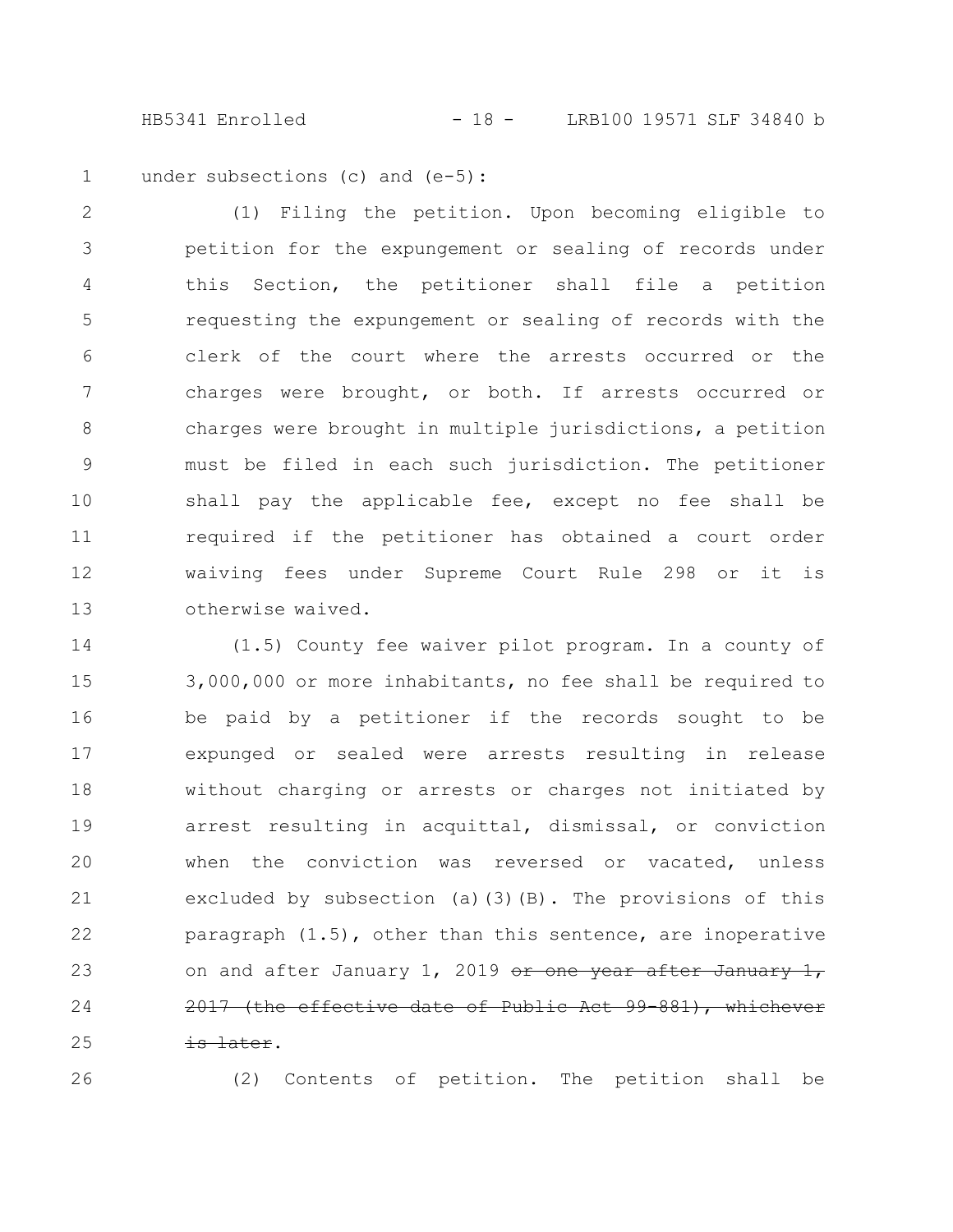HB5341 Enrolled - 19 - LRB100 19571 SLF 34840 b

verified and shall contain the petitioner's name, date of birth, current address and, for each arrest or charge not initiated by arrest sought to be sealed or expunged, the case number, the date of arrest (if any), the identity of the arresting authority, and such other information as the court may require. During the pendency of the proceeding, the petitioner shall promptly notify the circuit court clerk of any change of his or her address. If the petitioner has received a certificate of eligibility for sealing from the Prisoner Review Board under paragraph (10) of subsection (a) of Section 3-3-2 of the Unified Code of Corrections, the certificate shall be attached to the petition. 1 2 3 4 5 6 7 8 9 10 11 12 13

(3) Drug test. The petitioner must attach to the petition proof that the petitioner has passed a test taken within 30 days before the filing of the petition showing the absence within his or her body of all illegal substances as defined by the Illinois Controlled Substances Act, the Methamphetamine Control and Community Protection Act, and the Cannabis Control Act if he or she is petitioning to: 14 15 16 17 18 19 20 21

22

(A) seal felony records under clause (c)(2)(E);

(B) seal felony records for a violation of the Illinois Controlled Substances Act, the Methamphetamine Control and Community Protection Act, or the Cannabis Control Act under clause (c)(2)(F); 23 24 25 26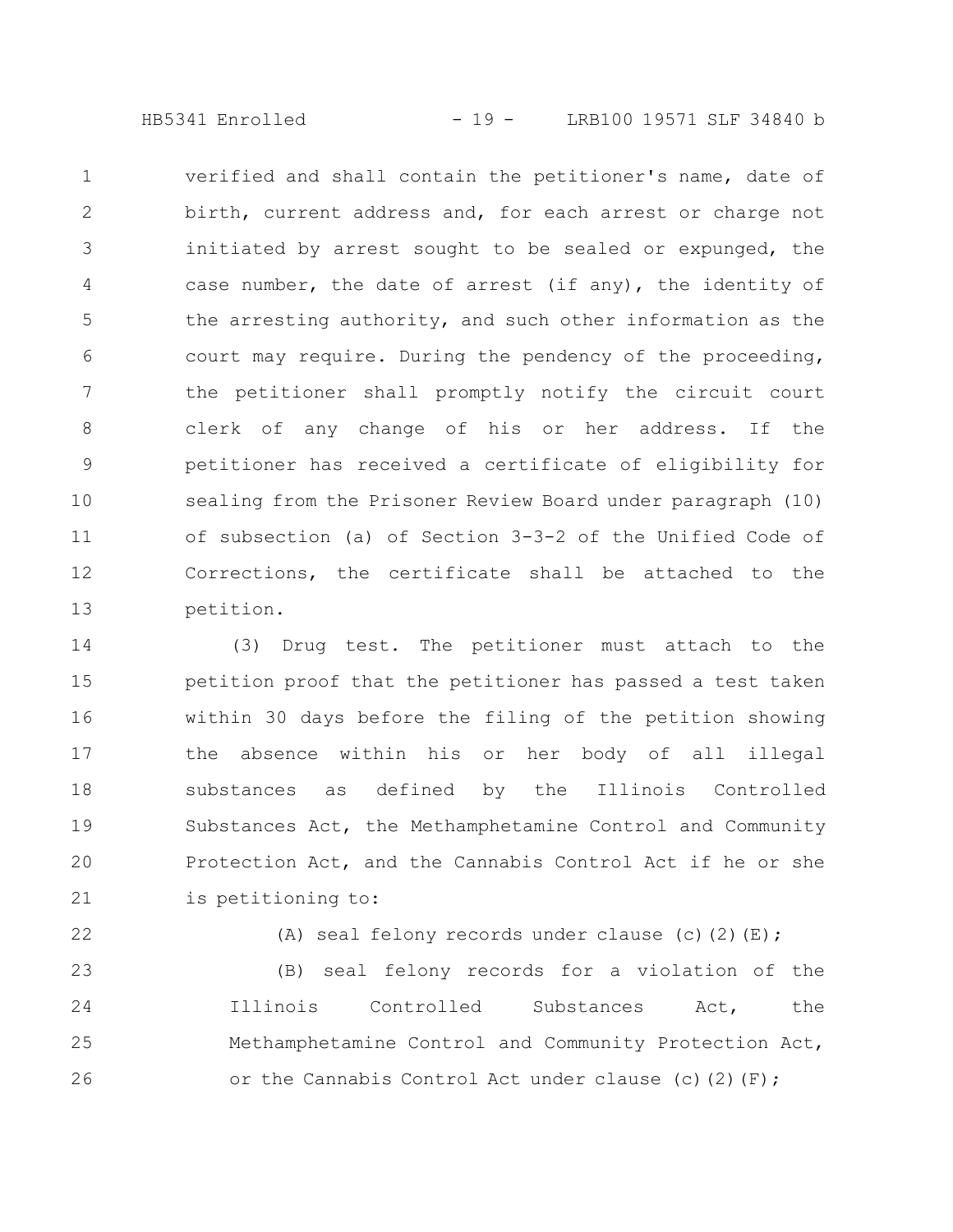HB5341 Enrolled - 20 - LRB100 19571 SLF 34840 b

(C) seal felony records under subsection (e-5); or

(D) expunge felony records of a qualified probation under clause (b) (1)(iv). 2 3

(4) Service of petition. The circuit court clerk shall promptly serve a copy of the petition and documentation to support the petition under subsection (e-5) or (e-6) on the State's Attorney or prosecutor charged with the duty of prosecuting the offense, the Department of State Police, the arresting agency and the chief legal officer of the unit of local government effecting the arrest. 4 5 6 7 8 9 10

11

23

1

(5) Objections.

(A) Any party entitled to notice of the petition may file an objection to the petition. All objections shall be in writing, shall be filed with the circuit court clerk, and shall state with specificity the basis of the objection. Whenever a person who has been convicted of an offense is granted a pardon by the Governor which specifically authorizes expungement, an objection to the petition may not be filed. 12 13 14 15 16 17 18 19

(B) Objections to a petition to expunge or seal must be filed within 60 days of the date of service of the petition. 20 21 22

(6) Entry of order.

(A) The Chief Judge of the circuit wherein the charge was brought, any judge of that circuit designated by the Chief Judge, or in counties of less 24 25 26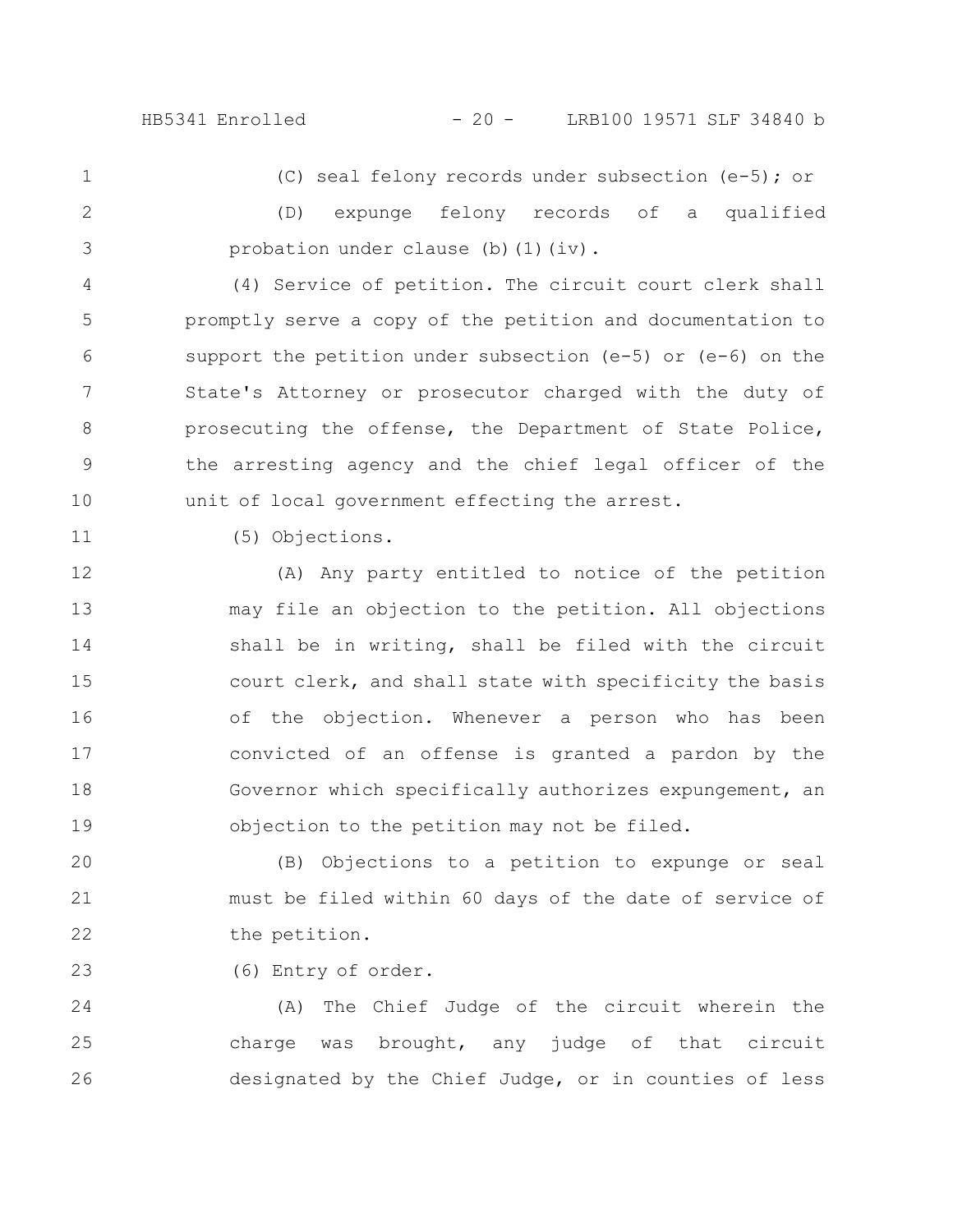HB5341 Enrolled - 21 - LRB100 19571 SLF 34840 b

than 3,000,000 inhabitants, the presiding trial judge at the petitioner's trial, if any, shall rule on the petition to expunge or seal as set forth in this subsection (d)(6).

1

2

3

4

5

6

7

8

9

10

(B) Unless the State's Attorney or prosecutor, the Department of State Police, the arresting agency, or the chief legal officer files an objection to the petition to expunge or seal within 60 days from the date of service of the petition, the court shall enter an order granting or denying the petition.

(C) Notwithstanding any other provision of law, the court shall not deny a petition for sealing under this Section because the petitioner has not satisfied an outstanding legal financial obligation established, imposed, or originated by a court, law enforcement agency, or a municipal, State, county, or other unit of local government, including, but not limited to, any cost, assessment, fine, or fee. An outstanding legal financial obligation does not include any court ordered restitution to a victim under Section 5-5-6 of the Unified Code of Corrections, unless the restitution has been converted to a civil judgment. Nothing in this subparagraph (C) waives, rescinds, or abrogates a legal financial obligation or otherwise eliminates or affects the right of the holder of any financial obligation to pursue collection under 11 12 13 14 15 16 17 18 19 20 21 22 23 24 25 26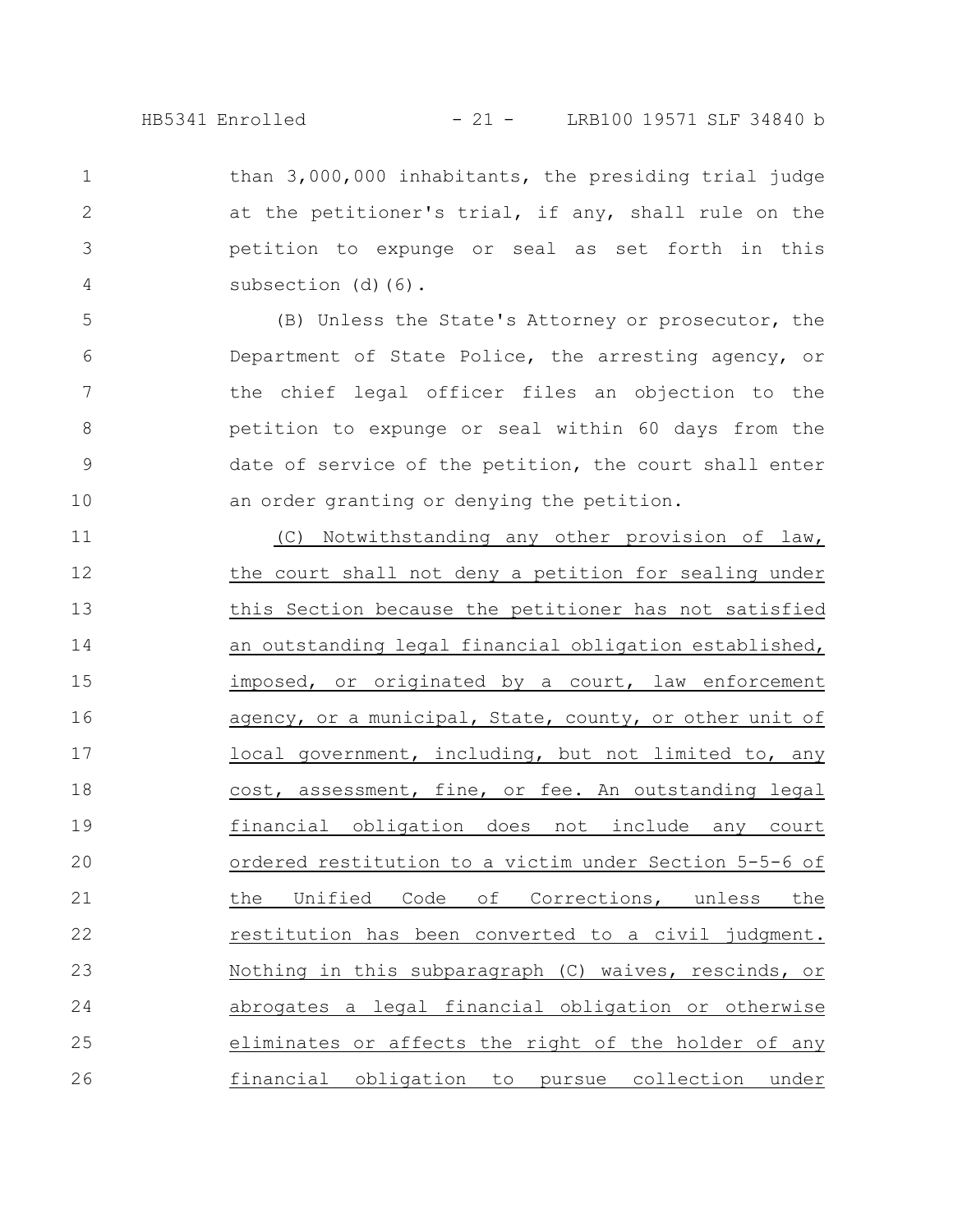HB5341 Enrolled - 22 - LRB100 19571 SLF 34840 b

1

## applicable federal, State, or local law.

(7) Hearings. If an objection is filed, the court shall set a date for a hearing and notify the petitioner and all parties entitled to notice of the petition of the hearing date at least 30 days prior to the hearing. Prior to the hearing, the State's Attorney shall consult with the Department as to the appropriateness of the relief sought in the petition to expunge or seal. At the hearing, the court shall hear evidence on whether the petition should or should not be granted, and shall grant or deny the petition to expunge or seal the records based on the evidence presented at the hearing. The court may consider the following: 2 3 4 5 6 7 8 9 10 11 12 13

(A) the strength of the evidence supporting the defendant's conviction; 14 15

(B) the reasons for retention of the conviction records by the State; 16 17

(C) the petitioner's age, criminal record history, and employment history; 18 19

(D) the period of time between the petitioner's arrest on the charge resulting in the conviction and the filing of the petition under this Section; and 20 21 22

(E) the specific adverse consequences the petitioner may be subject to if the petition is denied. (8) Service of order. After entering an order to expunge or seal records, the court must provide copies of 23 24 25 26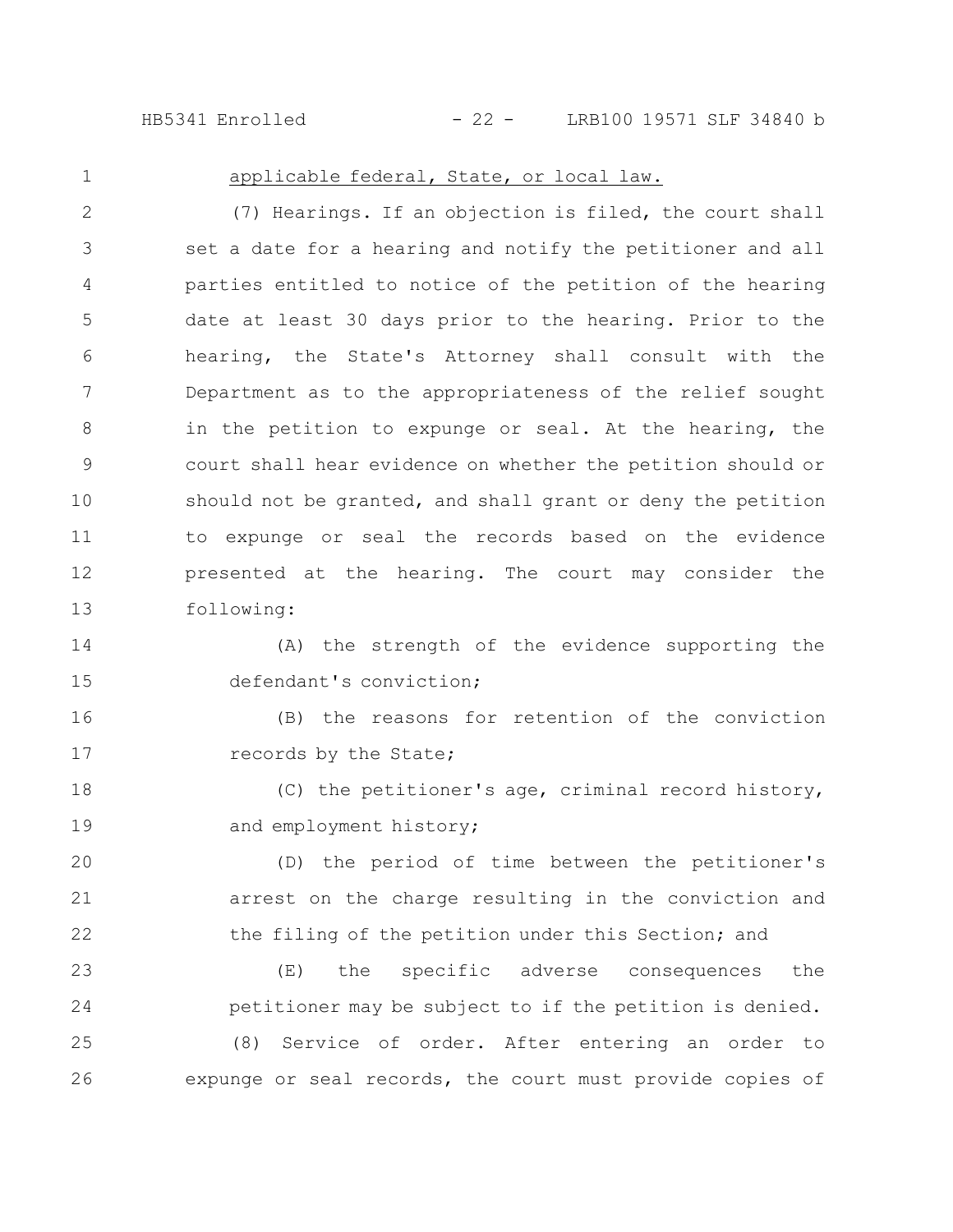HB5341 Enrolled - 23 - LRB100 19571 SLF 34840 b

the order to the Department, in a form and manner prescribed by the Department, to the petitioner, to the State's Attorney or prosecutor charged with the duty of prosecuting the offense, to the arresting agency, to the chief legal officer of the unit of local government effecting the arrest, and to such other criminal justice agencies as may be ordered by the court. 1 2 3 4 5 6 7

8

9

10

(9) Implementation of order.

(A) Upon entry of an order to expunge records pursuant to (b)(2)(A) or (b)(2)(B)(ii), or both:

(i) the records shall be expunged (as defined in subsection (a)(1)(E)) by the arresting agency, the Department, and any other agency as ordered by the court, within 60 days of the date of service of the order, unless a motion to vacate, modify, or reconsider the order is filed pursuant to paragraph (12) of subsection (d) of this Section; 11 12 13 14 15 16 17

(ii) the records of the circuit court clerk shall be impounded until further order of the court upon good cause shown and the name of the petitioner obliterated on the official index required to be kept by the circuit court clerk under Section 16 of the Clerks of Courts Act, but the order shall not affect any index issued by the circuit court clerk before the entry of the order; and 18 19 20 21 22 23 24 25 26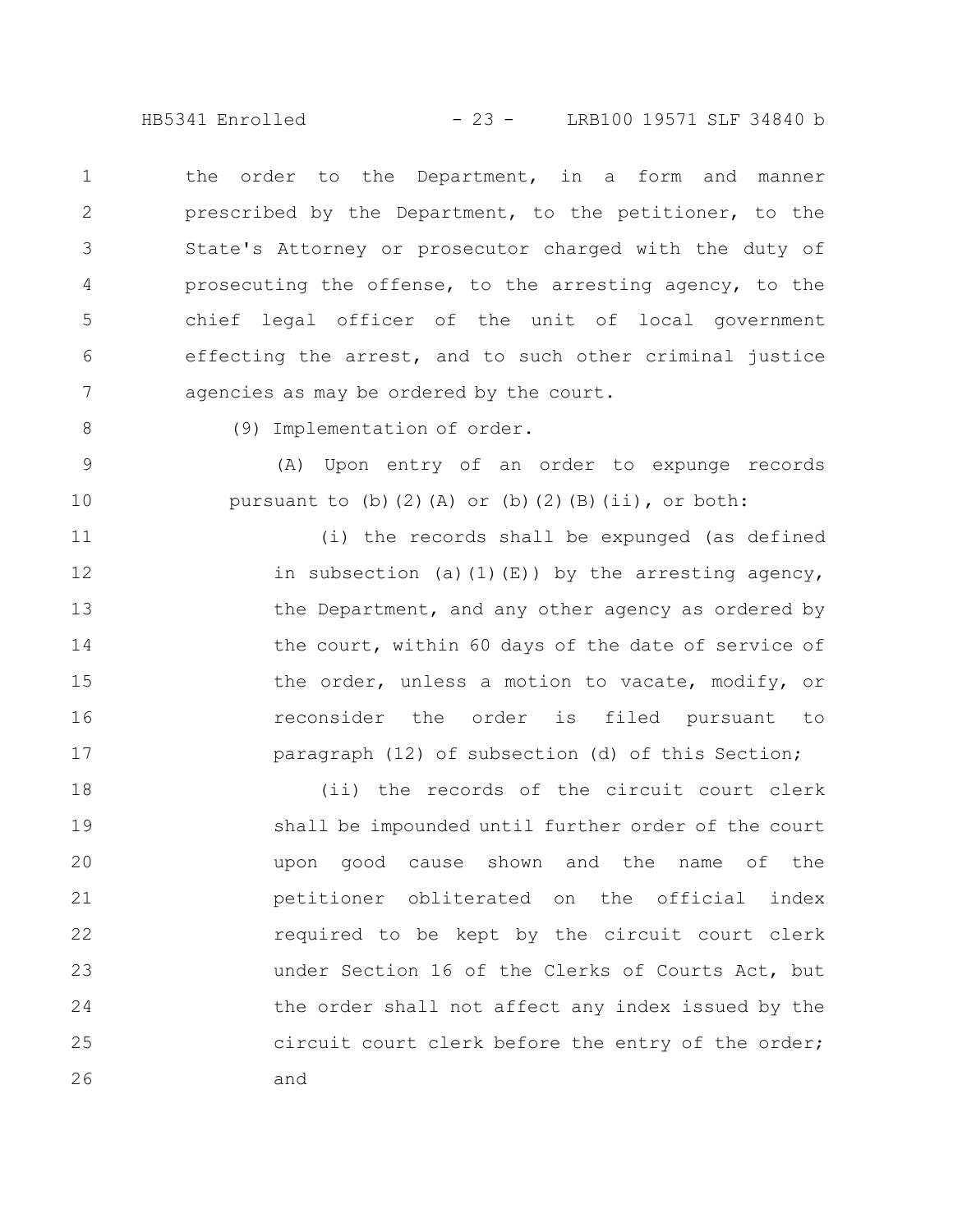(iii) in response to an inquiry for expunged records, the court, the Department, or the agency receiving such inquiry, shall reply as it does in response to inquiries when no records ever existed. 1 2 3 4 5

(B) Upon entry of an order to expunge records pursuant to  $(b)$   $(2)$   $(B)$   $(i)$  or  $(b)$   $(2)$   $(C)$ , or both:

6

7

(i) the records shall be expunged (as defined in subsection (a)(1)(E)) by the arresting agency and any other agency as ordered by the court, within 60 days of the date of service of the order, unless a motion to vacate, modify, or reconsider the order is filed pursuant to paragraph (12) of subsection (d) of this Section; 8 9 10 11 12 13 14

(ii) the records of the circuit court clerk shall be impounded until further order of the court upon good cause shown and the name of the petitioner obliterated on the official index required to be kept by the circuit court clerk under Section 16 of the Clerks of Courts Act, but the order shall not affect any index issued by the circuit court clerk before the entry of the order; 15 16 17 18 19 20 21 22

(iii) the records shall be impounded by the Department within 60 days of the date of service of the order as ordered by the court, unless a motion to vacate, modify, or reconsider the order is filed 23 24 25 26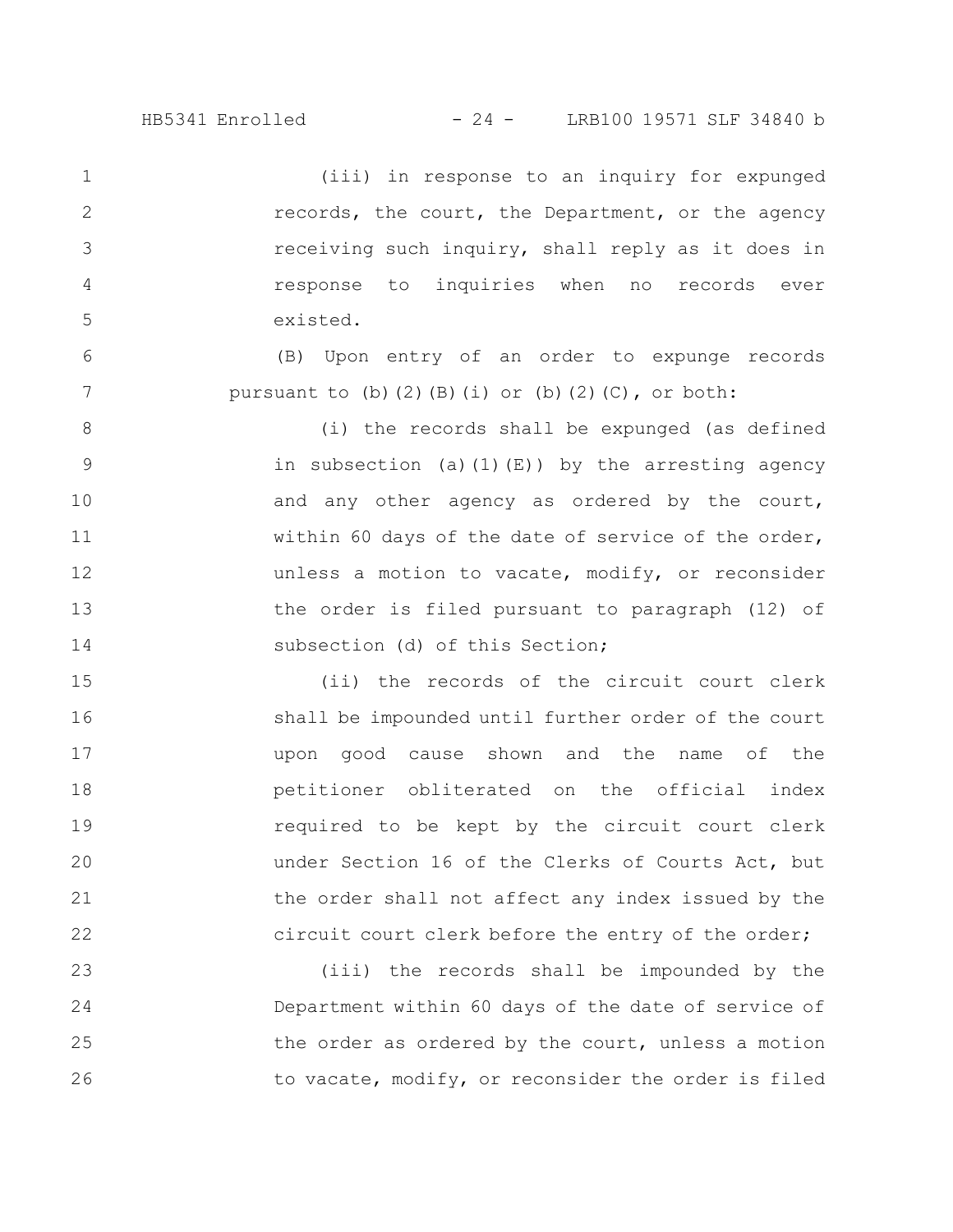1

2

26

pursuant to paragraph (12) of subsection (d) of this Section;

(iv) records impounded by the Department may be disseminated by the Department only as required by law or to the arresting authority, the State's Attorney, and the court upon a later arrest for the same or a similar offense or for the purpose of sentencing for any subsequent felony, and to the Department of Corrections upon conviction for any offense; and 3 4 5 6 7 8 9 10

(v) in response to an inquiry for such records from anyone not authorized by law to access such records, the court, the Department, or the agency receiving such inquiry shall reply as it does in response to inquiries when no records ever existed. 11 12 13 14 15 16

(B-5) Upon entry of an order to expunge records under subsection (e-6): 17 18

(i) the records shall be expunged (as defined in subsection (a)(1)(E)) by the arresting agency and any other agency as ordered by the court, within 60 days of the date of service of the order, unless a motion to vacate, modify, or reconsider the order is filed under paragraph (12) of subsection (d) of this Section; 19 20 21 22 23 24 25

(ii) the records of the circuit court clerk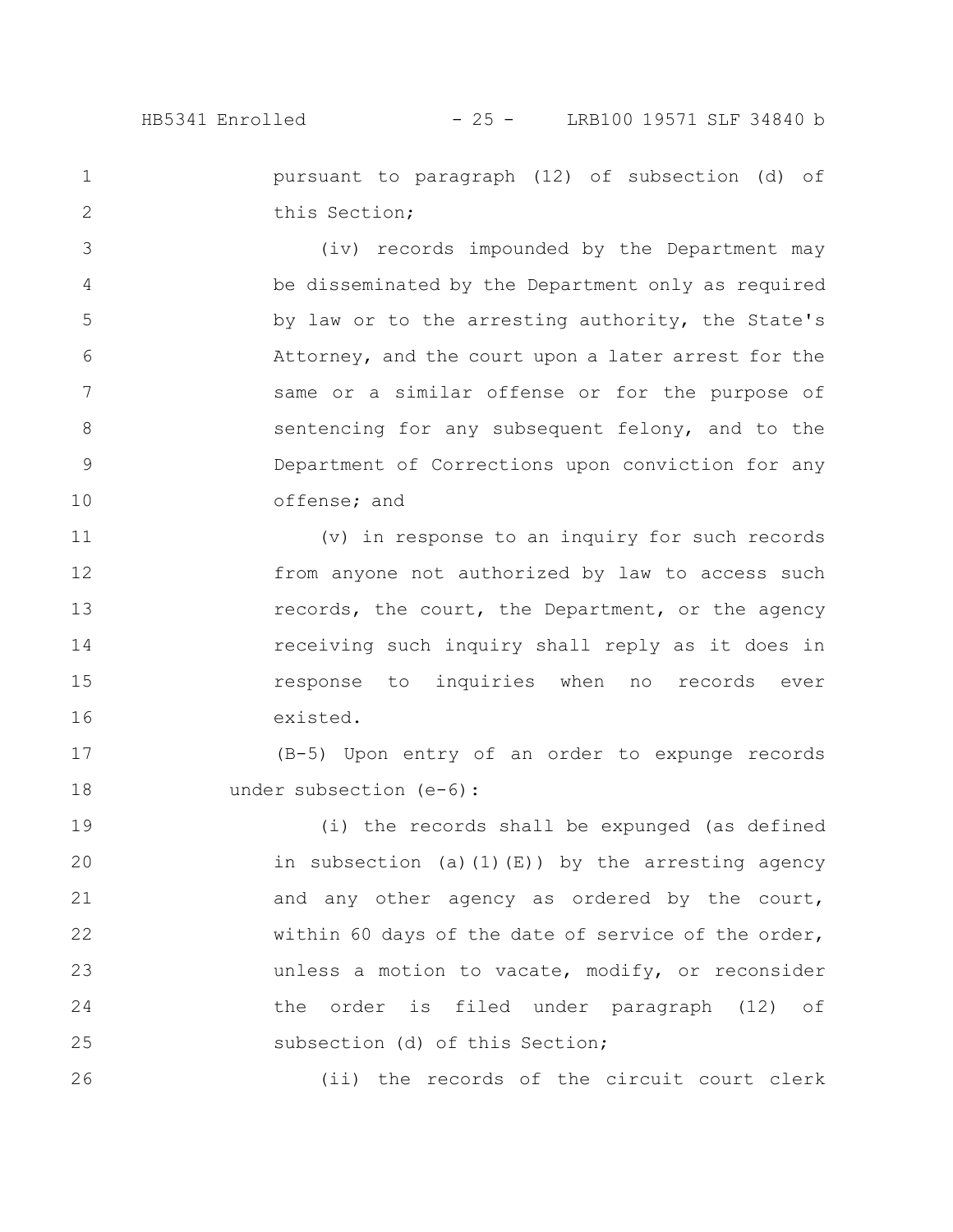shall be impounded until further order of the court upon good cause shown and the name of the petitioner obliterated on the official index required to be kept by the circuit court clerk under Section 16 of the Clerks of Courts Act, but the order shall not affect any index issued by the circuit court clerk before the entry of the order;

1

2

3

4

5

6

7

(iii) the records shall be impounded by the Department within 60 days of the date of service of the order as ordered by the court, unless a motion to vacate, modify, or reconsider the order is filed under paragraph (12) of subsection (d) of this Section; 8 9 10 11 12 13

(iv) records impounded by the Department may be disseminated by the Department only as required by law or to the arresting authority, the State's Attorney, and the court upon a later arrest for the same or a similar offense or for the purpose of sentencing for any subsequent felony, and to the Department of Corrections upon conviction for any offense; and 14 15 16 17 18 19 20 21

(v) in response to an inquiry for these records from anyone not authorized by law to access the records, the court, the Department, or the agency receiving the inquiry shall reply as it does in response to inquiries when no records ever 22 23 24 25 26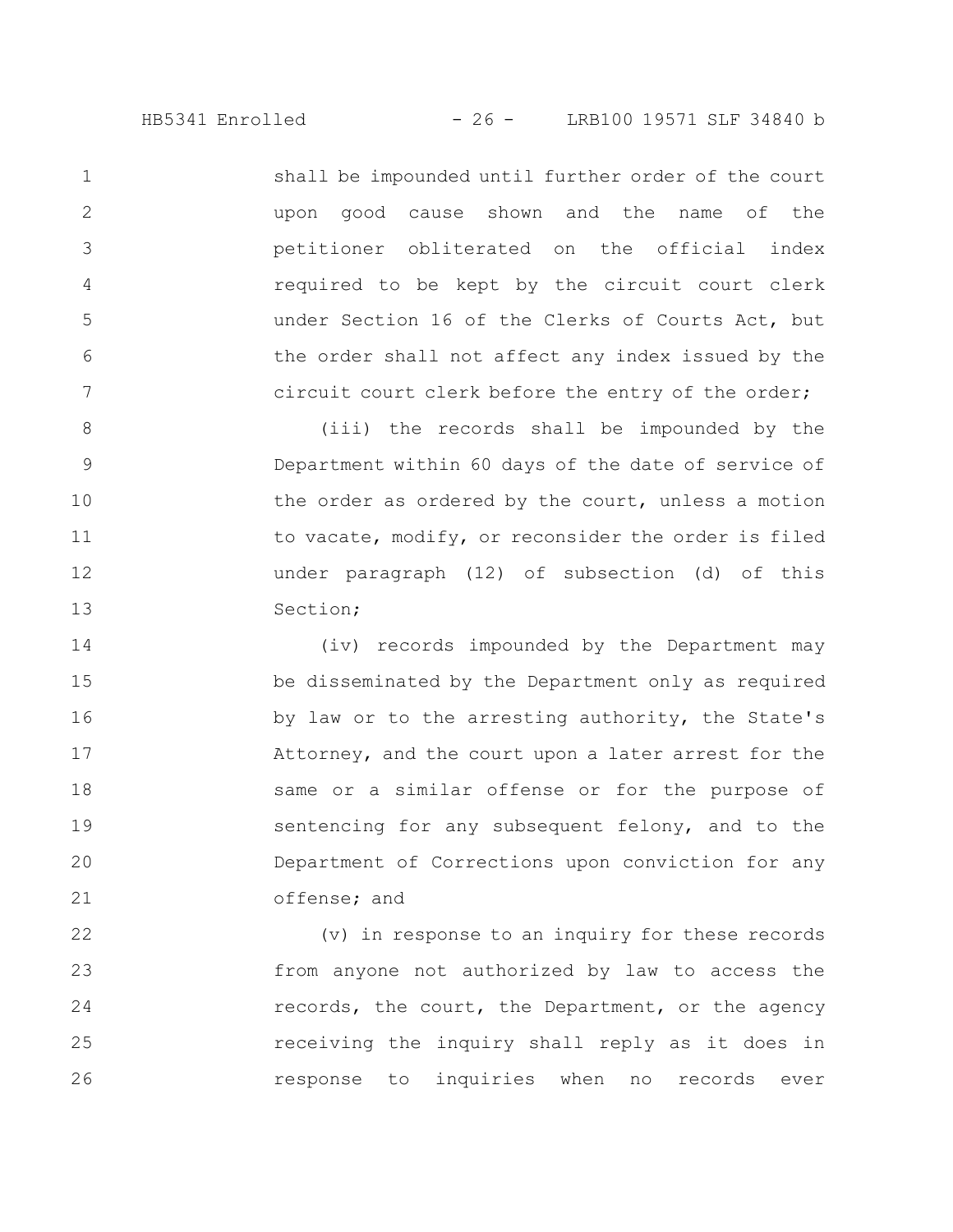1

existed.

(C) Upon entry of an order to seal records under subsection (c), the arresting agency, any other agency as ordered by the court, the Department, and the court shall seal the records (as defined in subsection (a)(1)(K)). In response to an inquiry for such records, from anyone not authorized by law to access such records, the court, the Department, or the agency receiving such inquiry shall reply as it does in response to inquiries when no records ever existed. 2 3 4 5 6 7 8 9 10

(D) The Department shall send written notice to the petitioner of its compliance with each order to expunge or seal records within 60 days of the date of service of that order or, if a motion to vacate, modify, or reconsider is filed, within 60 days of service of the order resolving the motion, if that order requires the Department to expunge or seal records. In the event of an appeal from the circuit court order, the Department shall send written notice to the petitioner of its compliance with an Appellate Court or Supreme Court judgment to expunge or seal records within 60 days of the issuance of the court's mandate. The notice is not required while any motion to vacate, modify, or reconsider, or any appeal or petition for discretionary appellate review, is pending. 11 12 13 14 15 16 17 18 19 20 21 22 23 24 25

(E) Upon motion, the court may order that a sealed 26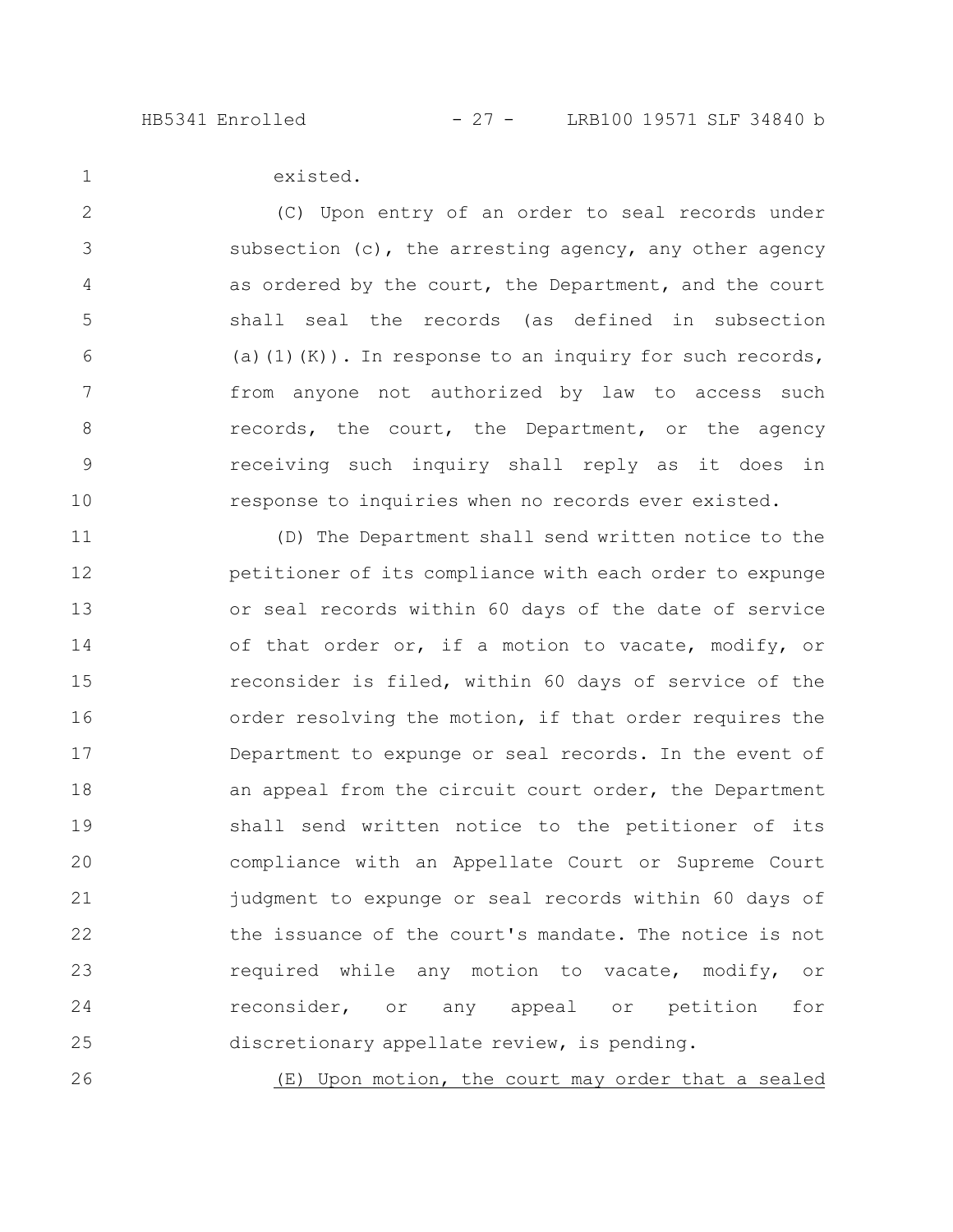HB5341 Enrolled - 28 - LRB100 19571 SLF 34840 b

| 1  | other<br>judgment<br>court<br>record<br>or.<br>necessary<br>to  |
|----|-----------------------------------------------------------------|
| 2  | financial<br>demonstrate<br>the<br>of<br>legal<br>amount<br>any |
| 3  | obligation due and owing be made available for the              |
| 4  | limited purpose of collecting any legal financial               |
| 5  | by the petitioner that<br>obligations<br>owed<br>were           |
| 6  | established, imposed, or originated in the criminal             |
| 7  | proceeding for which those records have been sealed.            |
| 8  | The records made available under this subparagraph (E)          |
| 9  | shall not be entered into the official index required           |
| 10 | to be kept by the circuit court clerk under Section 16          |
| 11 | of the Clerks of Courts Act and shall be immediately            |
| 12 | re-impounded upon the collection of the outstanding             |
| 13 | financial obligations.                                          |

(F) Notwithstanding any other provision of this Section, a circuit court clerk may access a sealed record for the limited purpose of collecting payment for any legal financial obligations that were established, imposed, or originated in the criminal proceedings for which those records have been sealed. 14 15 16 17 18 19

(10) Fees. The Department may charge the petitioner a fee equivalent to the cost of processing any order to expunge or seal records. Notwithstanding any provision of the Clerks of Courts Act to the contrary, the circuit court clerk may charge a fee equivalent to the cost associated with the sealing or expungement of records by the circuit court clerk. From the total filing fee collected for the 20 21 22 23 24 25 26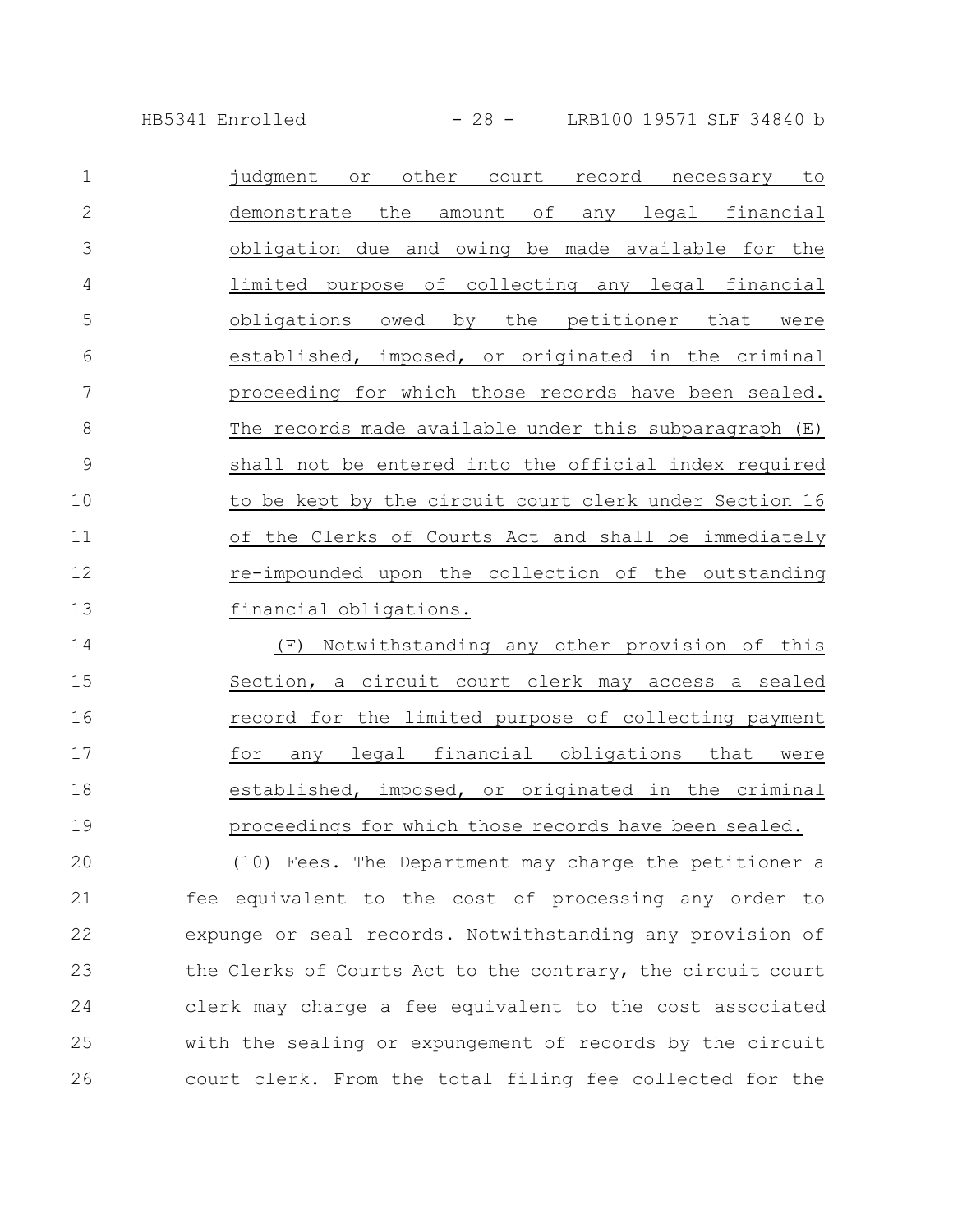HB5341 Enrolled - 29 - LRB100 19571 SLF 34840 b

petition to seal or expunge, the circuit court clerk shall deposit \$10 into the Circuit Court Clerk Operation and Administrative Fund, to be used to offset the costs incurred by the circuit court clerk in performing the additional duties required to serve the petition to seal or expunge on all parties. The circuit court clerk shall collect and forward the Department of State Police portion of the fee to the Department and it shall be deposited in the State Police Services Fund. If the record brought under an expungement petition was previously sealed under this Section, the fee for the expungement petition for that same record shall be waived. 1 2 3 4 5 6 7 8 9 10 11 12

(11) Final Order. No court order issued under the expungement or sealing provisions of this Section shall become final for purposes of appeal until 30 days after service of the order on the petitioner and all parties entitled to notice of the petition. 13 14 15 16 17

(12) Motion to Vacate, Modify, or Reconsider. Under Section 2-1203 of the Code of Civil Procedure, the petitioner or any party entitled to notice may file a motion to vacate, modify, or reconsider the order granting or denying the petition to expunge or seal within 60 days of service of the order. If filed more than 60 days after service of the order, a petition to vacate, modify, or reconsider shall comply with subsection (c) of Section 2-1401 of the Code of Civil Procedure. Upon filing of a 18 19 20 21 22 23 24 25 26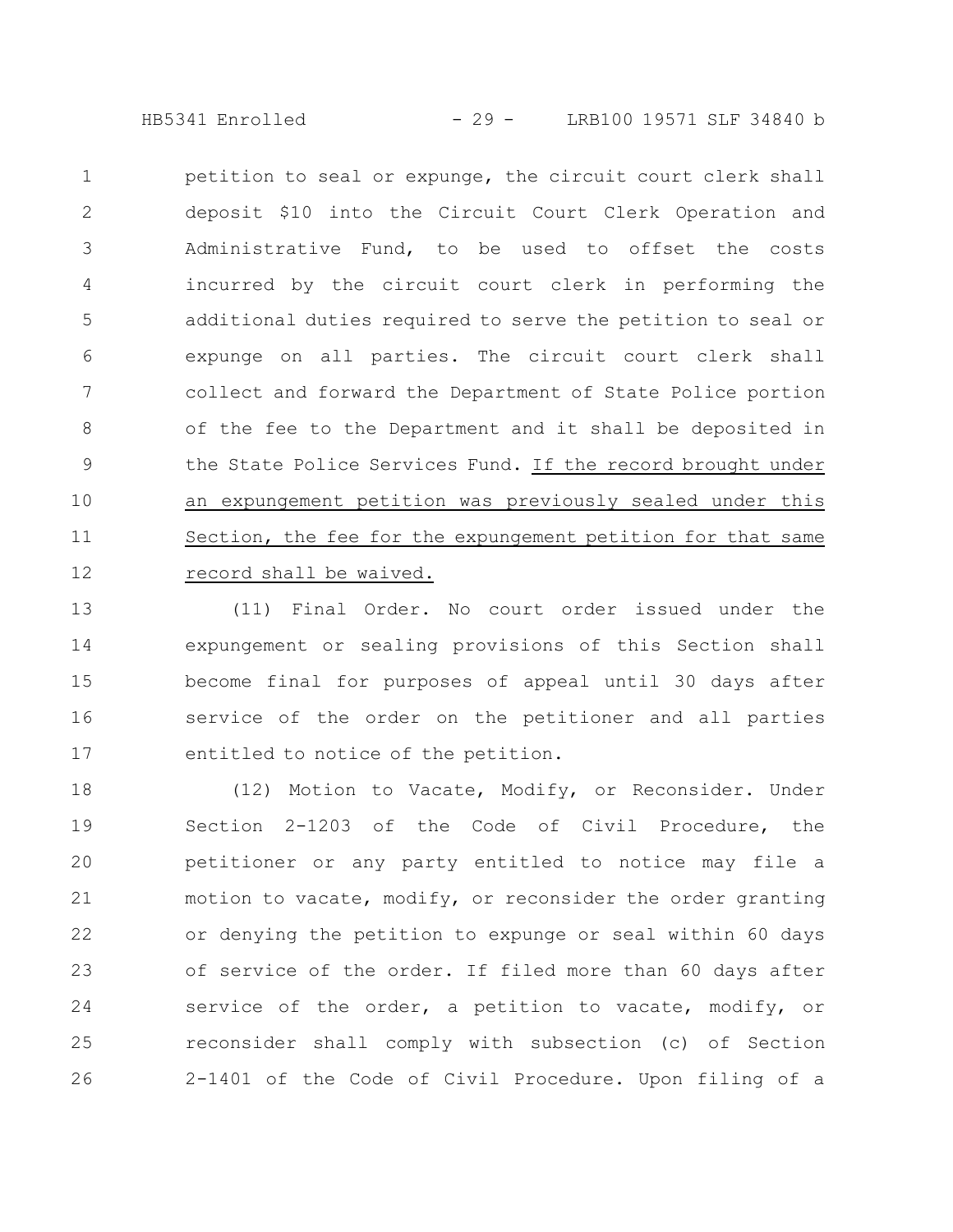HB5341 Enrolled - 30 - LRB100 19571 SLF 34840 b

motion to vacate, modify, or reconsider, notice of the motion shall be served upon the petitioner and all parties entitled to notice of the petition. 1 2 3

(13) Effect of Order. An order granting a petition under the expungement or sealing provisions of this Section shall not be considered void because it fails to comply with the provisions of this Section or because of any error asserted in a motion to vacate, modify, or reconsider. The circuit court retains jurisdiction to determine whether the order is voidable and to vacate, modify, or reconsider its terms based on a motion filed under paragraph (12) of this subsection (d). 4 5 6 7 8 9 10 11 12

(14) Compliance with Order Granting Petition to Seal Records. Unless a court has entered a stay of an order granting a petition to seal, all parties entitled to notice of the petition must fully comply with the terms of the order within 60 days of service of the order even if a party is seeking relief from the order through a motion filed under paragraph (12) of this subsection (d) or is appealing the order. 13 14 15 16 17 18 19 20

(15) Compliance with Order Granting Petition to Expunge Records. While a party is seeking relief from the order granting the petition to expunge through a motion filed under paragraph (12) of this subsection (d) or is appealing the order, and unless a court has entered a stay of that order, the parties entitled to notice of the 21 22 23 24 25 26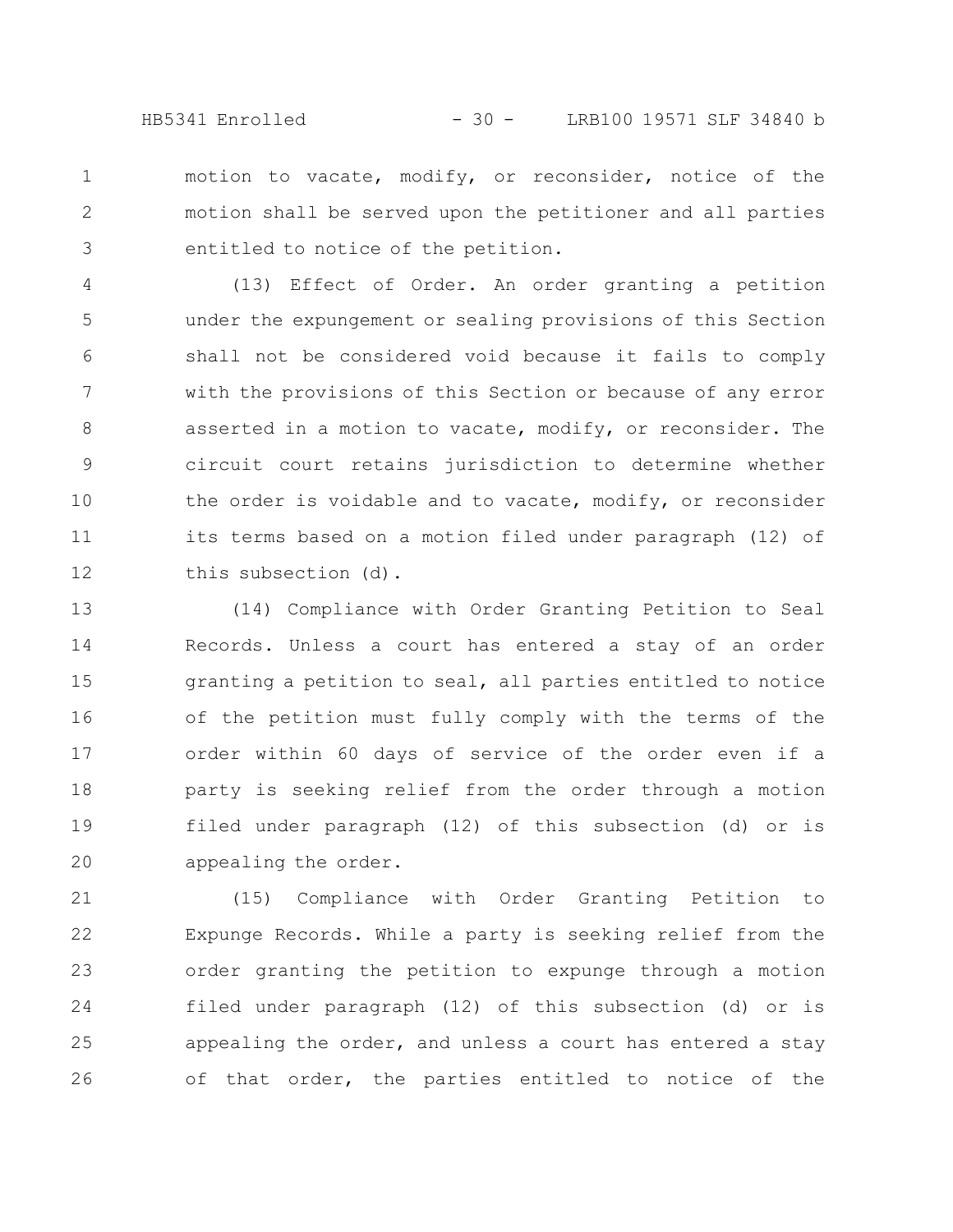1 2

3

petition must seal, but need not expunge, the records until there is a final order on the motion for relief or, in the case of an appeal, the issuance of that court's mandate.

(16) The changes to this subsection (d) made by Public Act 98-163 apply to all petitions pending on August 5, 2013 (the effective date of Public Act 98-163) and to all orders ruling on a petition to expunge or seal on or after August 5, 2013 (the effective date of Public Act 98-163). 4 5 6 7 8

(e) Whenever a person who has been convicted of an offense is granted a pardon by the Governor which specifically authorizes expungement, he or she may, upon verified petition to the Chief Judge of the circuit where the person had been convicted, any judge of the circuit designated by the Chief Judge, or in counties of less than 3,000,000 inhabitants, the presiding trial judge at the defendant's trial, have a court order entered expunging the record of arrest from the official records of the arresting authority and order that the records of the circuit court clerk and the Department be sealed until further order of the court upon good cause shown or as otherwise provided herein, and the name of the defendant obliterated from the official index requested to be kept by the circuit court clerk under Section 16 of the Clerks of Courts Act in connection with the arrest and conviction for the offense for which he or she had been pardoned but the order shall not affect any index issued by the circuit court clerk before the entry of the order. All records sealed by the 9 10 11 12 13 14 15 16 17 18 19 20 21 22 23 24 25 26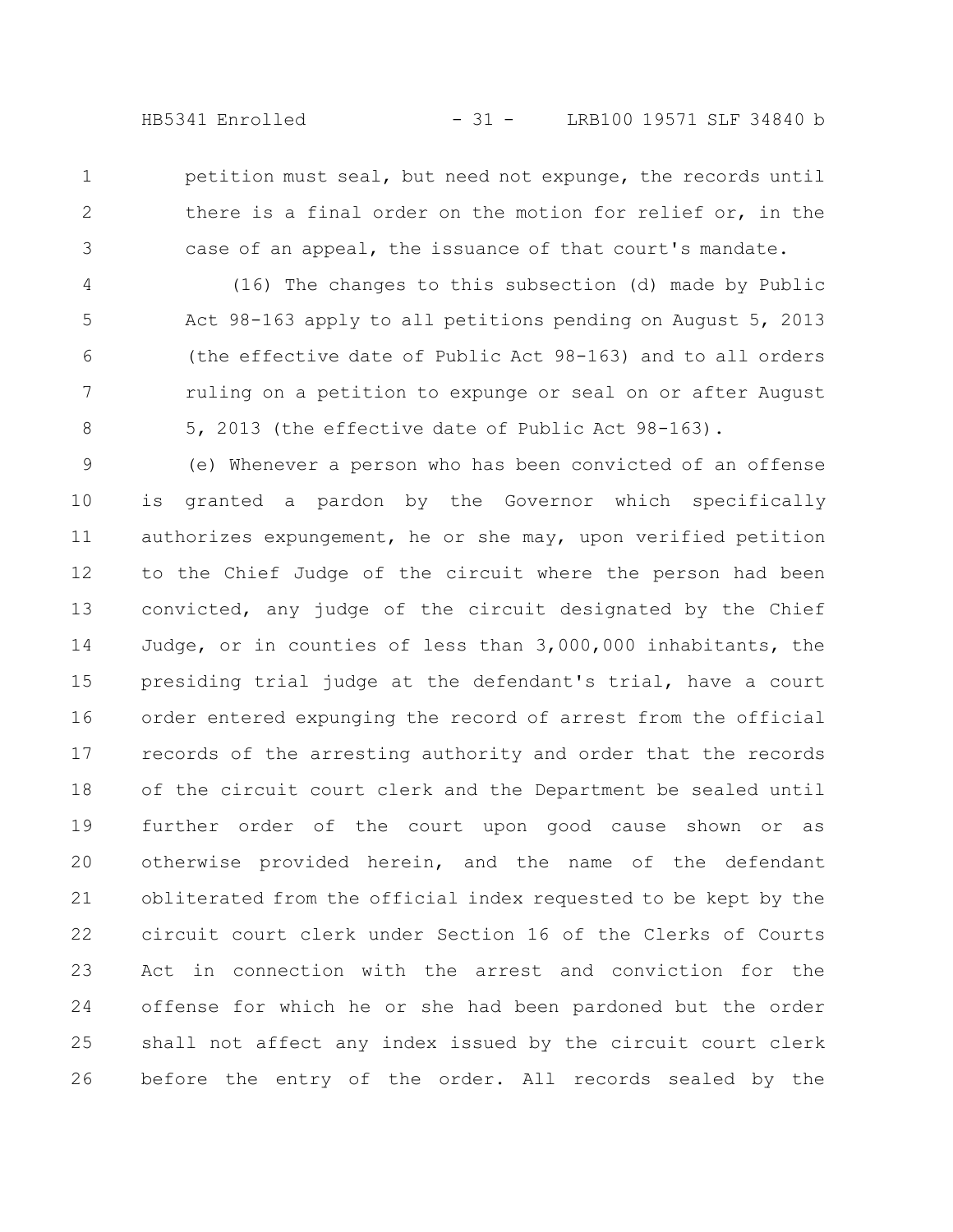HB5341 Enrolled - 32 - LRB100 19571 SLF 34840 b

Department may be disseminated by the Department only to the arresting authority, the State's Attorney, and the court upon a later arrest for the same or similar offense or for the purpose of sentencing for any subsequent felony. Upon conviction for any subsequent offense, the Department of Corrections shall have access to all sealed records of the Department pertaining to that individual. Upon entry of the order of expungement, the circuit court clerk shall promptly mail a copy of the order to the person who was pardoned. 1 2 3 4 5 6 7 8 9

(e-5) Whenever a person who has been convicted of an offense is granted a certificate of eligibility for sealing by the Prisoner Review Board which specifically authorizes sealing, he or she may, upon verified petition to the Chief Judge of the circuit where the person had been convicted, any judge of the circuit designated by the Chief Judge, or in counties of less than 3,000,000 inhabitants, the presiding trial judge at the petitioner's trial, have a court order entered sealing the record of arrest from the official records of the arresting authority and order that the records of the circuit court clerk and the Department be sealed until further order of the court upon good cause shown or as otherwise provided herein, and the name of the petitioner obliterated from the official index requested to be kept by the circuit court clerk under Section 16 of the Clerks of Courts Act in connection with the arrest and conviction for the offense for which he or she had been granted the certificate but the order 10 11 12 13 14 15 16 17 18 19 20 21 22 23 24 25 26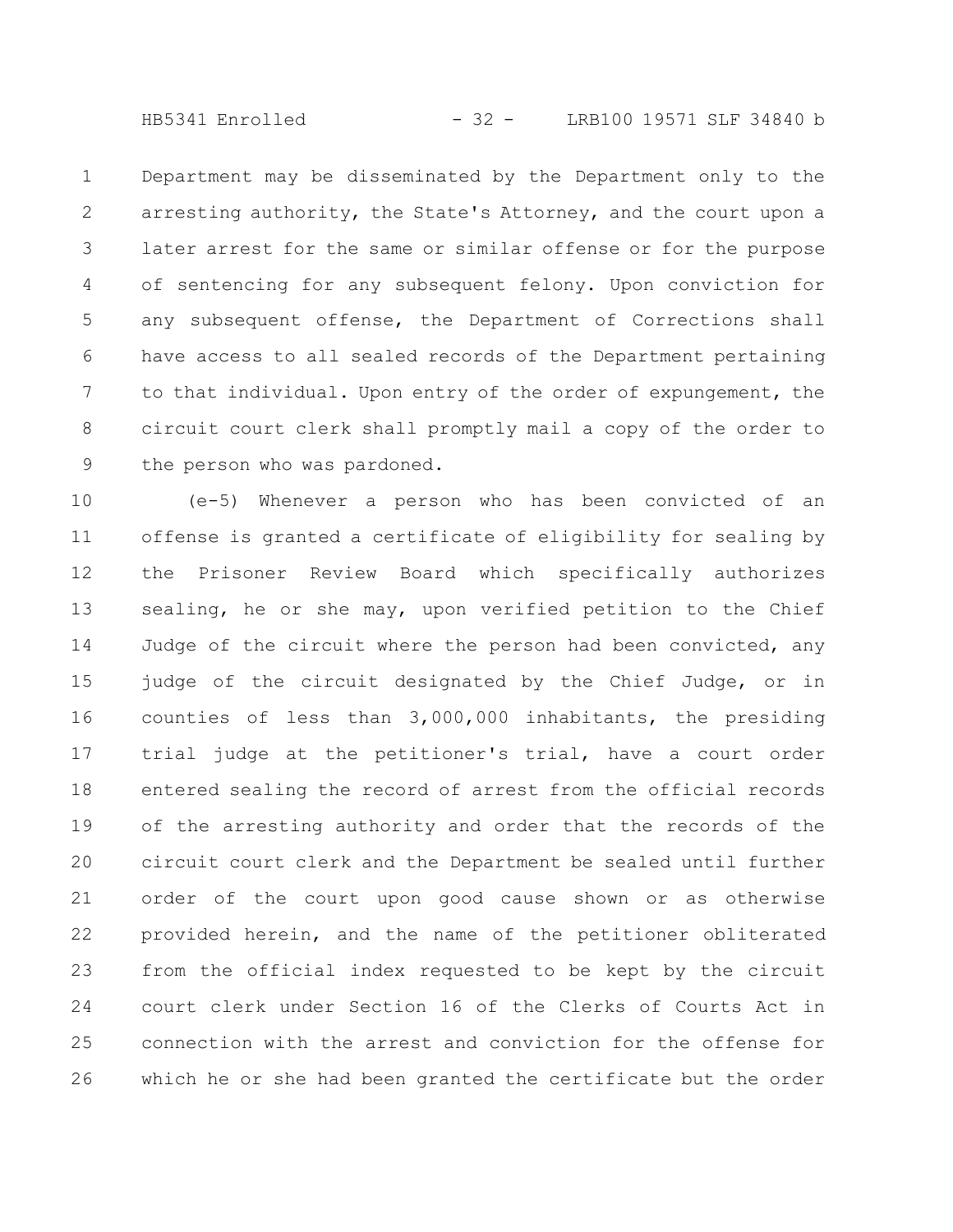HB5341 Enrolled - 33 - LRB100 19571 SLF 34840 b

shall not affect any index issued by the circuit court clerk before the entry of the order. All records sealed by the Department may be disseminated by the Department only as required by this Act or to the arresting authority, a law enforcement agency, the State's Attorney, and the court upon a later arrest for the same or similar offense or for the purpose of sentencing for any subsequent felony. Upon conviction for any subsequent offense, the Department of Corrections shall have access to all sealed records of the Department pertaining to that individual. Upon entry of the order of sealing, the circuit court clerk shall promptly mail a copy of the order to the person who was granted the certificate of eligibility for sealing. 1 2 3 4 5 6 7 8 9 10 11 12 13

(e-6) Whenever a person who has been convicted of an offense is granted a certificate of eligibility for expungement by the Prisoner Review Board which specifically authorizes expungement, he or she may, upon verified petition to the Chief Judge of the circuit where the person had been convicted, any judge of the circuit designated by the Chief Judge, or in counties of less than 3,000,000 inhabitants, the presiding trial judge at the petitioner's trial, have a court order entered expunging the record of arrest from the official records of the arresting authority and order that the records of the circuit court clerk and the Department be sealed until further order of the court upon good cause shown or as otherwise provided herein, and the name of the petitioner 14 15 16 17 18 19 20 21 22 23 24 25 26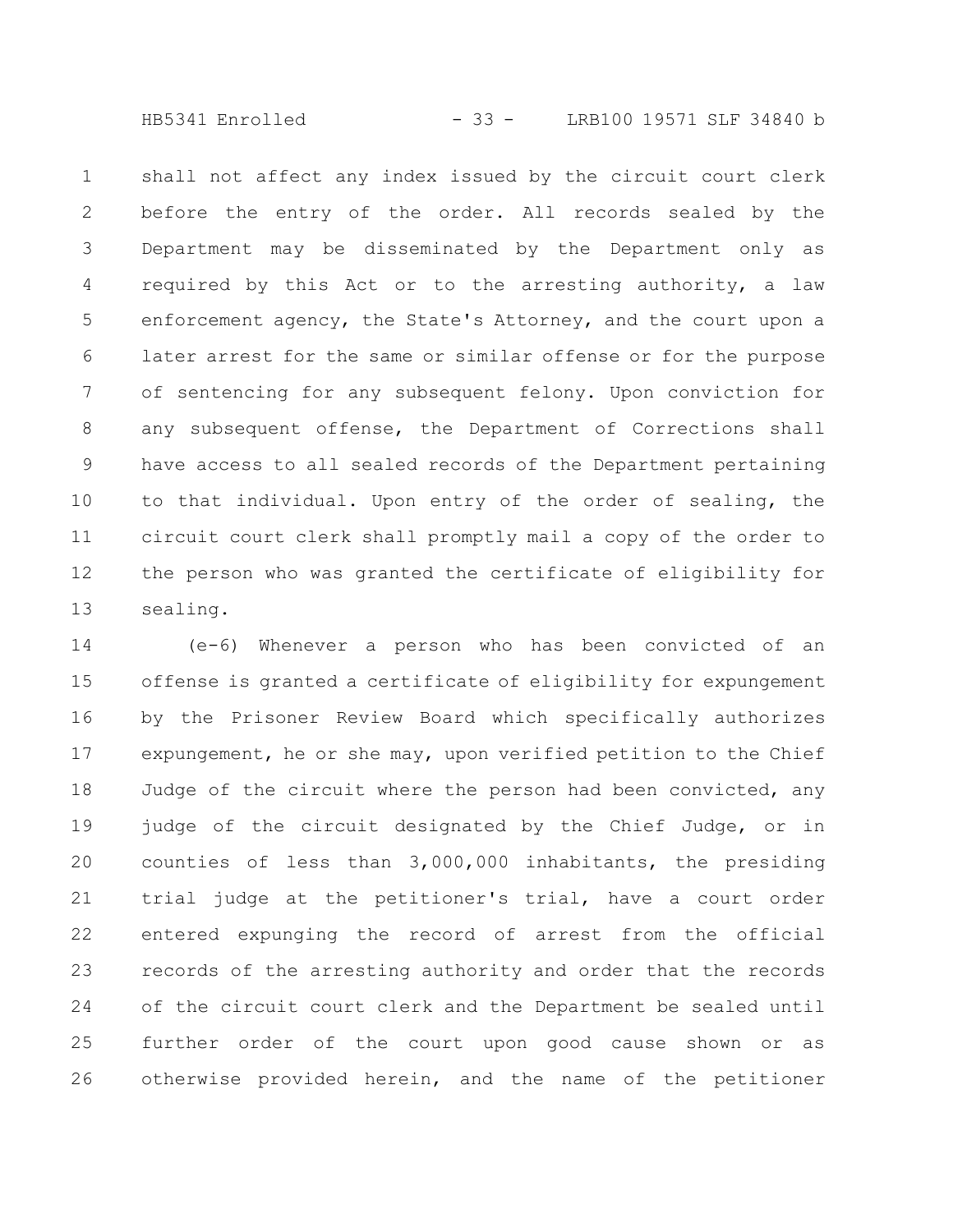HB5341 Enrolled - 34 - LRB100 19571 SLF 34840 b

obliterated from the official index requested to be kept by the circuit court clerk under Section 16 of the Clerks of Courts Act in connection with the arrest and conviction for the offense for which he or she had been granted the certificate but the order shall not affect any index issued by the circuit court clerk before the entry of the order. All records sealed by the Department may be disseminated by the Department only as required by this Act or to the arresting authority, a law enforcement agency, the State's Attorney, and the court upon a later arrest for the same or similar offense or for the purpose of sentencing for any subsequent felony. Upon conviction for any subsequent offense, the Department of Corrections shall have access to all expunged records of the Department pertaining to that individual. Upon entry of the order of expungement, the circuit court clerk shall promptly mail a copy of the order to the person who was granted the certificate of eligibility for expungement. 1 2 3 4 5 6 7 8 9 10 11 12 13 14 15 16 17

(f) Subject to available funding, the Illinois Department of Corrections shall conduct a study of the impact of sealing, especially on employment and recidivism rates, utilizing a random sample of those who apply for the sealing of their criminal records under Public Act 93-211. At the request of the Illinois Department of Corrections, records of the Illinois Department of Employment Security shall be utilized as appropriate to assist in the study. The study shall not disclose any data in a manner that would allow the 18 19 20 21 22 23 24 25 26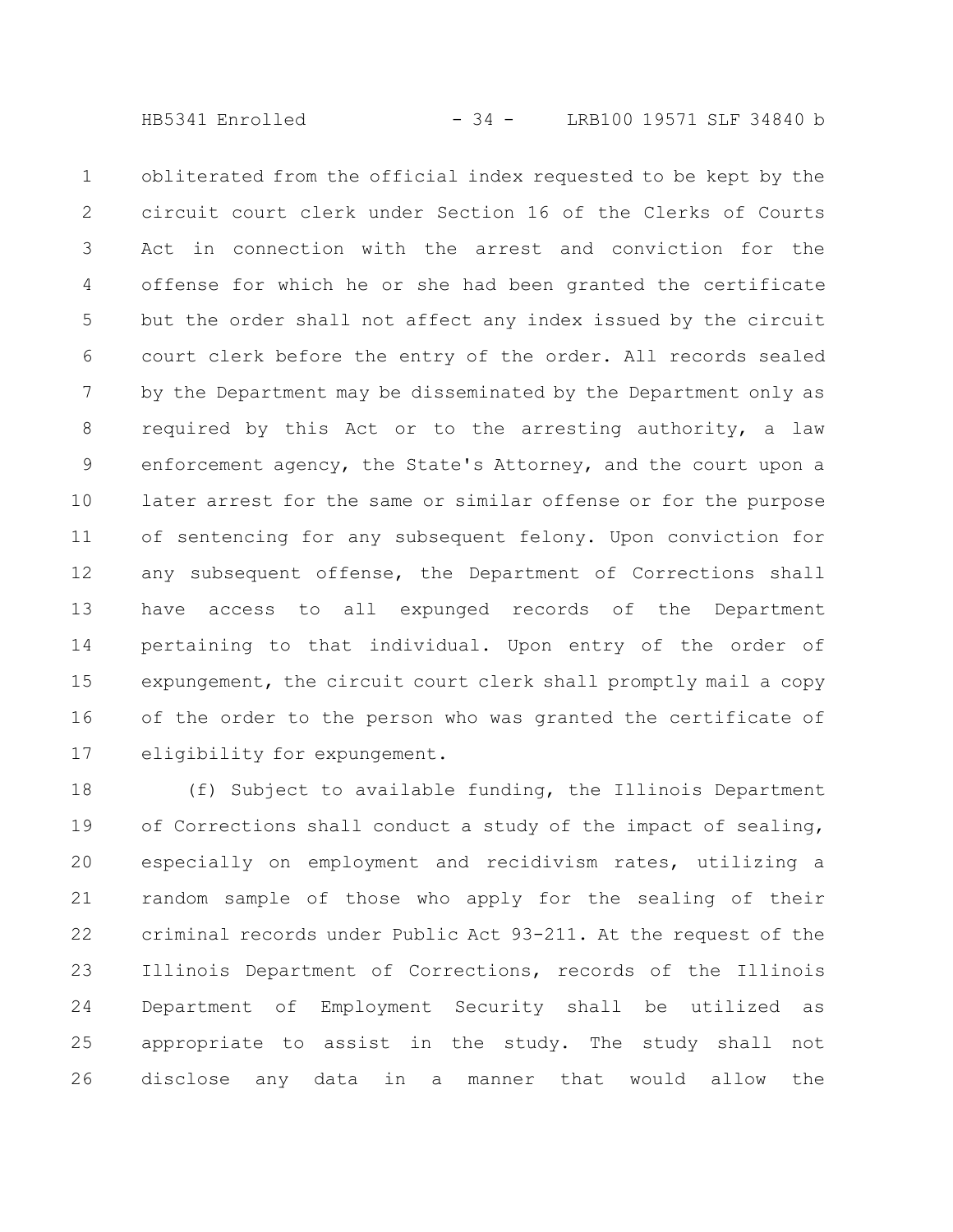HB5341 Enrolled - 35 - LRB100 19571 SLF 34840 b

identification of any particular individual or employing unit. The study shall be made available to the General Assembly no later than September 1, 2010. 1 2 3

4

(g) Immediate Sealing.

(1) Applicability. Notwithstanding any other provision of this Act to the contrary, and cumulative with any rights to expungement or sealing of criminal records, this subsection authorizes the immediate sealing of criminal records of adults and of minors prosecuted as adults. 5 6 7 8 9

(2) Eligible Records. Arrests or charges not initiated by arrest resulting in acquittal or dismissal with prejudice, except as excluded by subsection (a)(3)(B), that occur on or after January 1, 2018 (the effective date of Public Act 100-282) this amendatory Act of the 100th General Assembly, may be sealed immediately if the petition is filed with the circuit court clerk on the same day and during the same hearing in which the case is disposed. 10 11 12 13 14 15 16 17

(3) When Records are Eligible to be Immediately Sealed. Eligible records under paragraph (2) of this subsection (g) may be sealed immediately after entry of the final disposition of a case, notwithstanding the disposition of other charges in the same case. 18 19 20 21 22

(4) Notice of Eligibility for Immediate Sealing. Upon entry of a disposition for an eligible record under this subsection  $(q)$ , the defendant shall be informed by the court of his or her right to have eligible records 23 24 25 26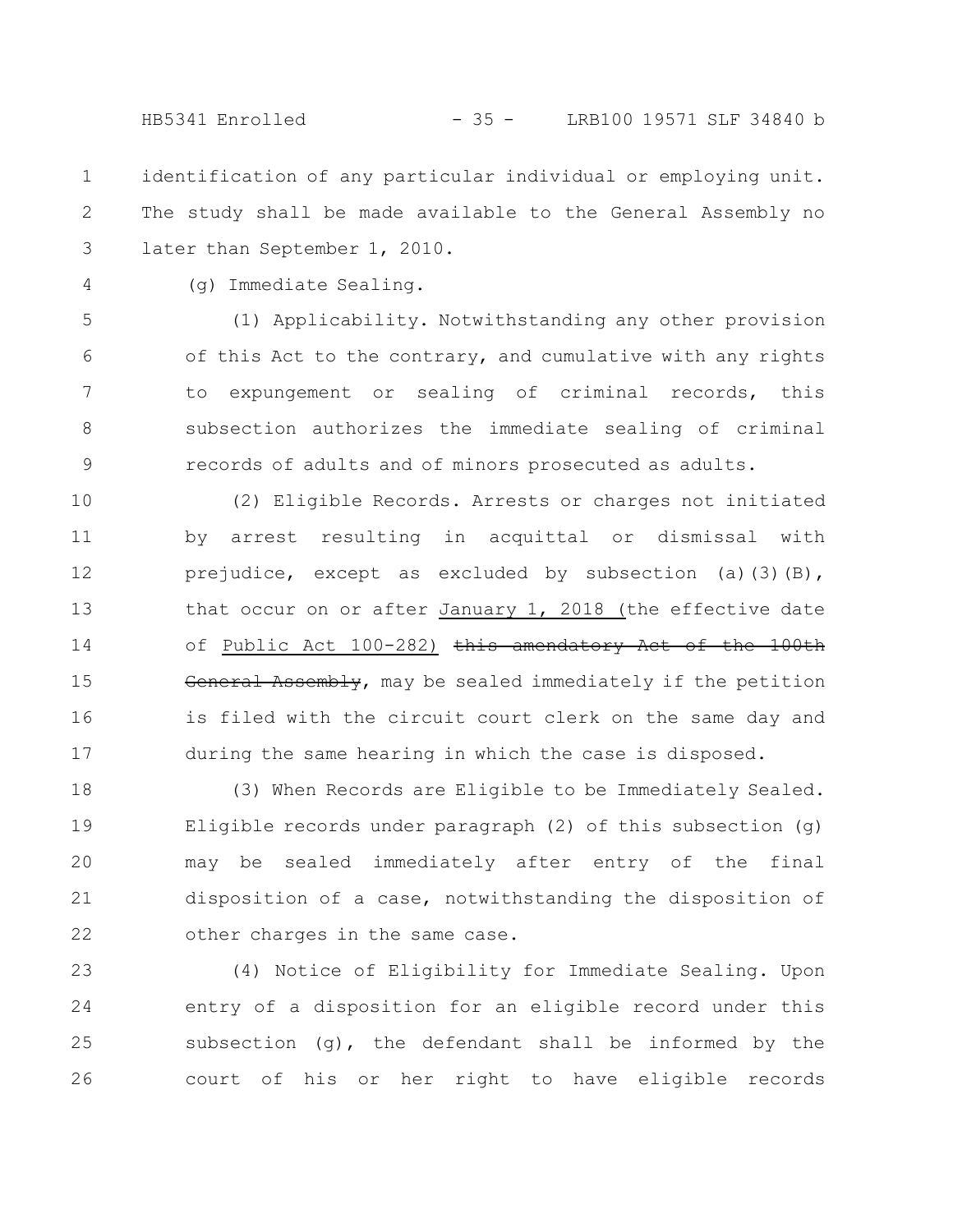1

2

3

4

- immediately sealed and the procedure for the immediate sealing of these records.
- (5) Procedure. The following procedures apply to immediate sealing under this subsection (g).

(A) Filing the Petition. Upon entry of the final disposition of the case, the defendant's attorney may immediately petition the court, on behalf of the defendant, for immediate sealing of eligible records under paragraph (2) of this subsection (g) that are entered on or after January 1, 2018 (the effective date of Public Act 100-282) this amendatory Act of the 100th General Assembly. The immediate sealing petition may be filed with the circuit court clerk during the hearing in which the final disposition of the case is entered. If the defendant's attorney does not file the petition for immediate sealing during the hearing, the defendant may file a petition for sealing at any time as authorized under subsection (c)(3)(A). 5 6 7 8 9 10 11 12 13 14 15 16 17 18

(B) Contents of Petition. The immediate sealing petition shall be verified and shall contain the petitioner's name, date of birth, current address, and for each eligible record, the case number, the date of arrest if applicable, the identity of the arresting authority if applicable, and other information as the court may require. 19 20 21 22 23 24 25

26

(C) Drug Test. The petitioner shall not be required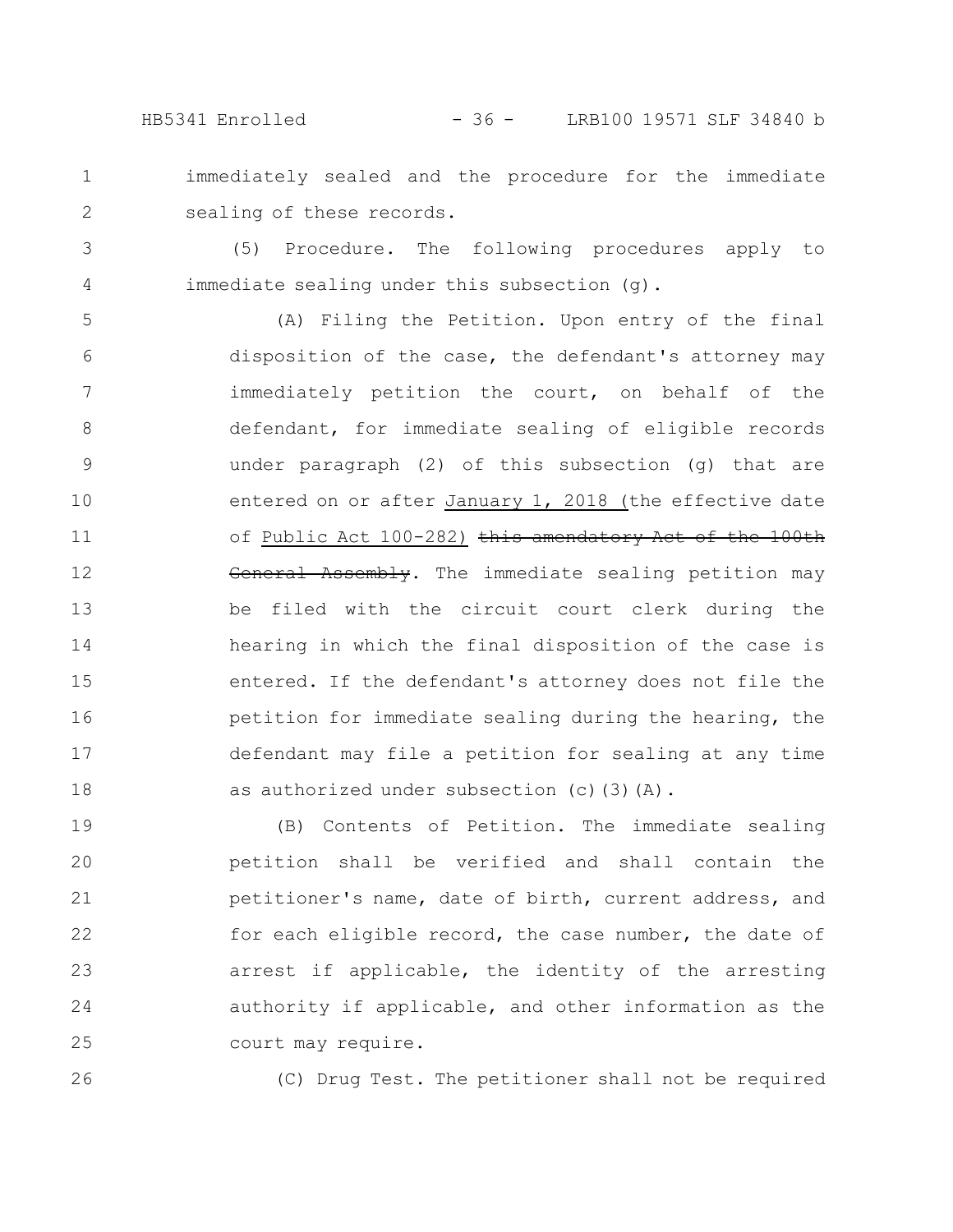1 2

3

4

5

21

22

23

to attach proof that he or she has passed a drug test.

(D) Service of Petition. A copy of the petition shall be served on the State's Attorney in open court. The petitioner shall not be required to serve a copy of the petition on any other agency.

(E) Entry of Order. The presiding trial judge shall enter an order granting or denying the petition for immediate sealing during the hearing in which it is filed. Petitions for immediate sealing shall be ruled on in the same hearing in which the final disposition of the case is entered. 6 7 8 9 10 11

(F) Hearings. The court shall hear the petition for immediate sealing on the same day and during the same hearing in which the disposition is rendered. 12 13 14

(G) Service of Order. An order to immediately seal eligible records shall be served in conformance with subsection (d)(8). 15 16 17

(H) Implementation of Order. An order to immediately seal records shall be implemented in conformance with subsections (d)(9)(C) and (d)(9)(D). 18 19 20

(I) Fees. The fee imposed by the circuit court clerk and the Department of State Police shall comply with paragraph (1) of subsection (d) of this Section.

(J) Final Order. No court order issued under this subsection (g) shall become final for purposes of appeal until 30 days after service of the order on the 24 25 26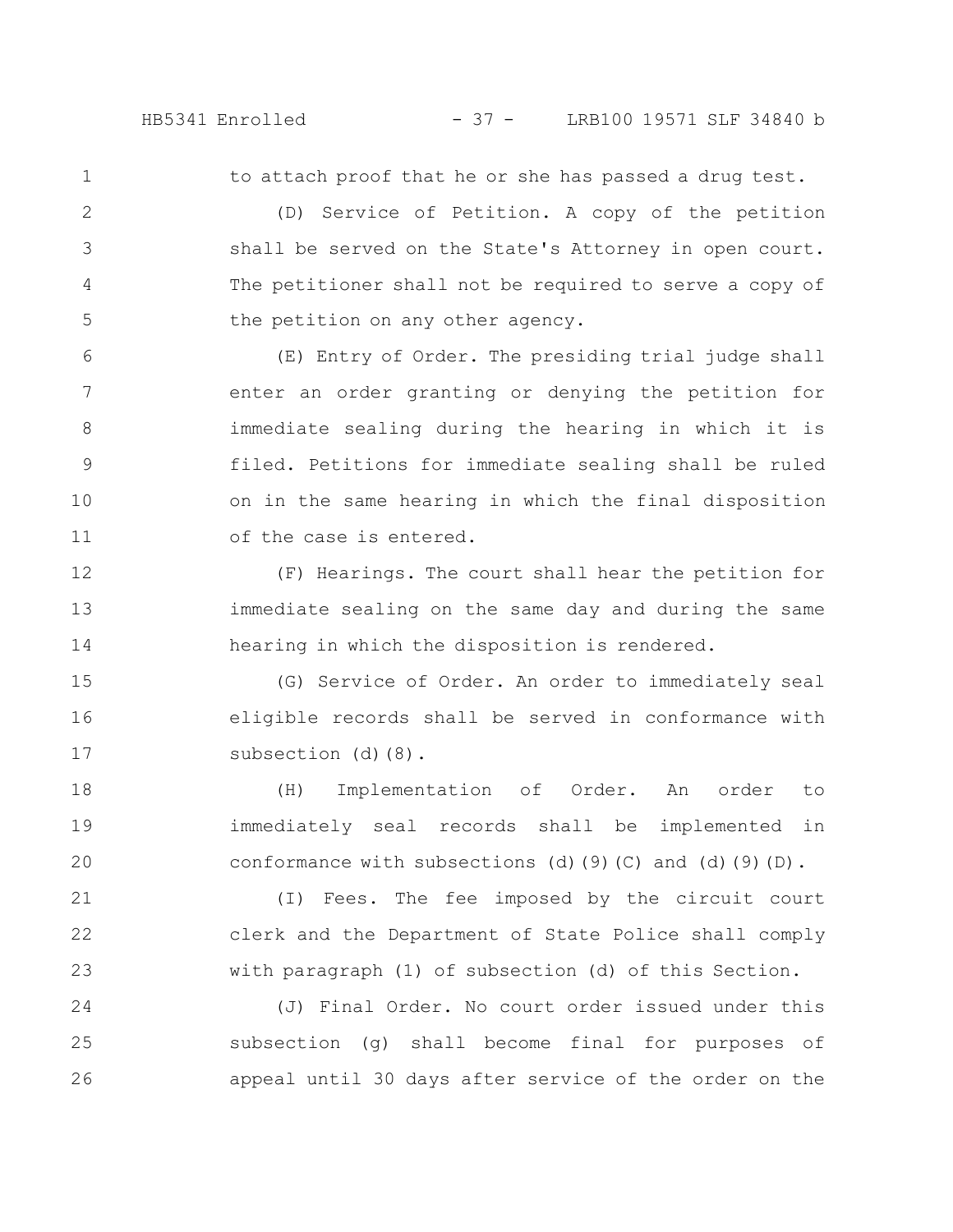HB5341 Enrolled - 38 - LRB100 19571 SLF 34840 b

1

2

petitioner and all parties entitled to service of the order in conformance with subsection (d)(8).

(K) Motion to Vacate, Modify, or Reconsider. Under Section 2-1203 of the Code of Civil Procedure, the petitioner, State's Attorney, or the Department of State Police may file a motion to vacate, modify, or reconsider the order denying the petition to immediately seal within 60 days of service of the order. If filed more than 60 days after service of the order, a petition to vacate, modify, or reconsider shall comply with subsection (c) of Section 2-1401 of the Code of Civil Procedure. 3 4 5 6 7 8 9 10 11 12

(L) Effect of Order. An order granting an immediate sealing petition shall not be considered void because it fails to comply with the provisions of this Section or because of an error asserted in a motion to vacate, modify, or reconsider. The circuit court retains jurisdiction to determine whether the order is voidable, and to vacate, modify, or reconsider its terms based on a motion filed under subparagraph (L) of this subsection (g). 13 14 15 16 17 18 19 20 21

(M) Compliance with Order Granting Petition to Seal Records. Unless a court has entered a stay of an order granting a petition to immediately seal, all parties entitled to service of the order must fully comply with the terms of the order within 60 days of 22 23 24 25 26